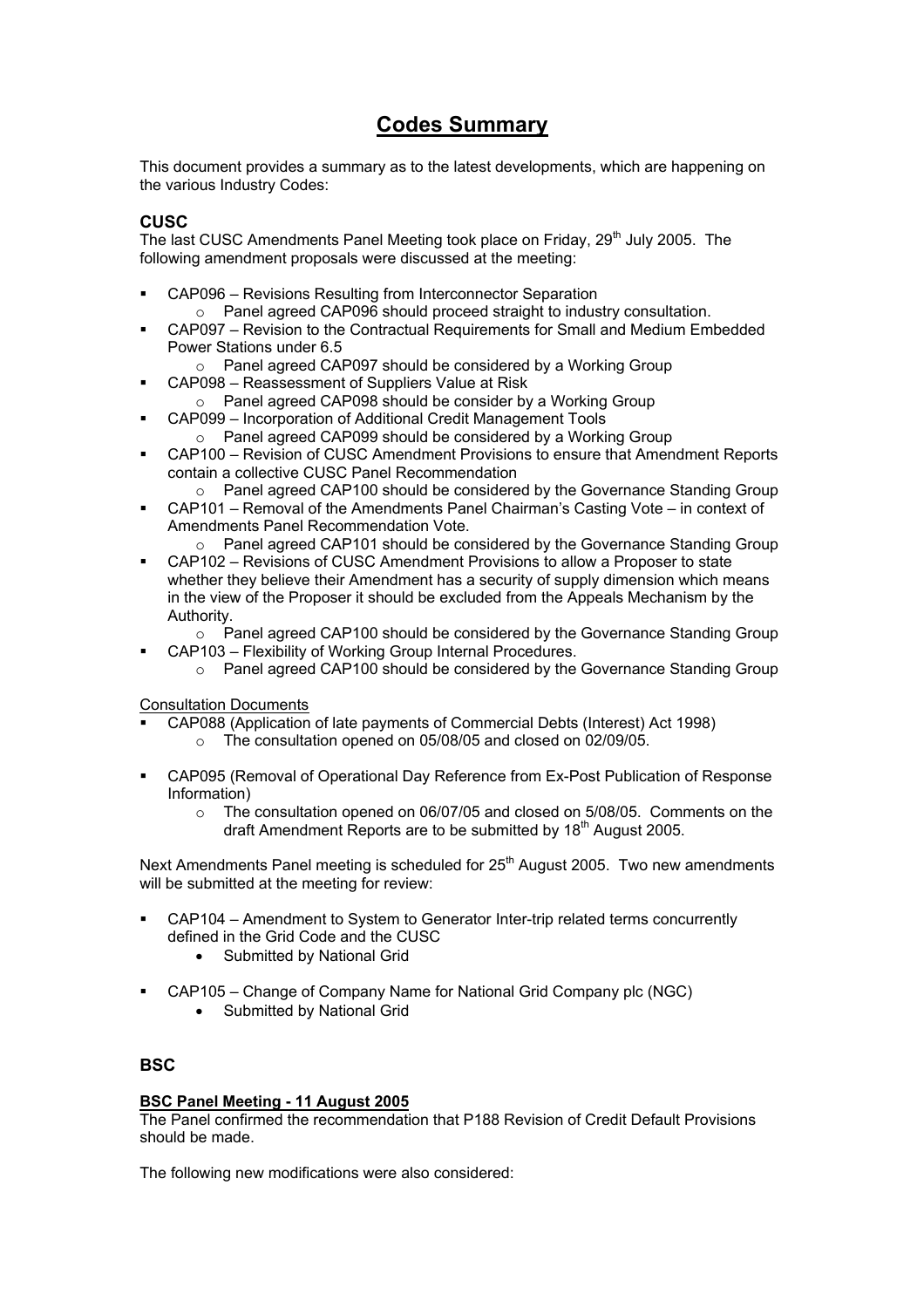**P191 Revised definition of BM Unit to include Power Park Module**. This Modification Proposal raised by RWE NPower proposes the inclusion of a definition in the BSC to reflect the meaning in the Grid Code of Power Park Module. The modification has been submitted to a two month Assessment Procedure.

**P192 Change of name of the Transmission Company**. This Modification Proposal provides an amendment to the definition of Transmission Company in the BSC to align with the new legal name of the company. The modification has been submitted to the Report Phase with a provisional recommendation that the Modification should be made.

#### **Pricing Standing Modification Group (PSMG)**

Issue 18 covering "Sleeper" Bids was submitted by Opus Energy to the PSMG on 11 August. Parties operating in the Balancing Mechanism currently have the ability to submit Bids with negative values up to -£99,999.

The term 'sleeper' Bids has been used to describe Bids with high negative prices (-£10,000 or below). If accepted, such Bids could have a significant impact on Energy Imbalance Prices and the System Operator BM Cashflow (consequently impacting Balancing Services Use of System Charging). Issue 18 seeks to consider the potential impact of 'sleeper' Bids, in particular where balancing actions are taken outside of the normal operation of the market.

### **Grid Code**

An extraordinary meeting of the GCRP took place on  $20<sup>th</sup>$  July. At the meeting the following items were discussed/debated by the review panel.

#### Licence Exempt Embedded Medium Power Stations (LEEMPS)

The GCRP LEEMPS Working Group final report was discussed. The working group had agreed that an industry wide consultation should be initiated based on Option 2 of the various alternatives. With this the Grid Code places an obligation on the DNO to ensure that the Generator complies with relevant Grid Code obligations. There would be corresponding changes to the Distribution Code. The Consultations are expected to be sent out on 22<sup>nd</sup> or  $23<sup>rd</sup>$  August 2005 for a six week consultation period.

Generating Plant performance under severe system disturbance conditions (Plant Resilience) Following a User survey initiated by NGC to gather data on plant resilience in the event of system disturbances as have occurred in other countries, Users expressed concern that the survey had not been discussed at the GCRP before being circulated widely, given the substantial effort and resources required to gather the required data.

It was agreed that a working group should be set up to consider a more appropriate approach to the survey.

### Regional Differences

The GB Grid Code contains many obligations and definitions that vary on a regional basis. A working group has been set up to consider these with priority being given in the first instance to the definitions of Small/Medium/Large Power Stations. The first meeting is in early September.

#### Grid Code GC.15 extension

This is associated to some extent with Regional Differences. GC.15 dis-applies certain Grid Code obligations with respect to EELPS until March 2006 recognising that at BETTA go live it was not practical to expect all Users potentially affected by the BETTA changes to be able to comply with the Grid Code or even demonstrate compliance*.* This enables National Grid to effectively issue temporary derogations in this respect. To ensure that there is sufficient time to carry out the necessary reviews it is proposed to extend this date to March 2007. A consultation has been issued.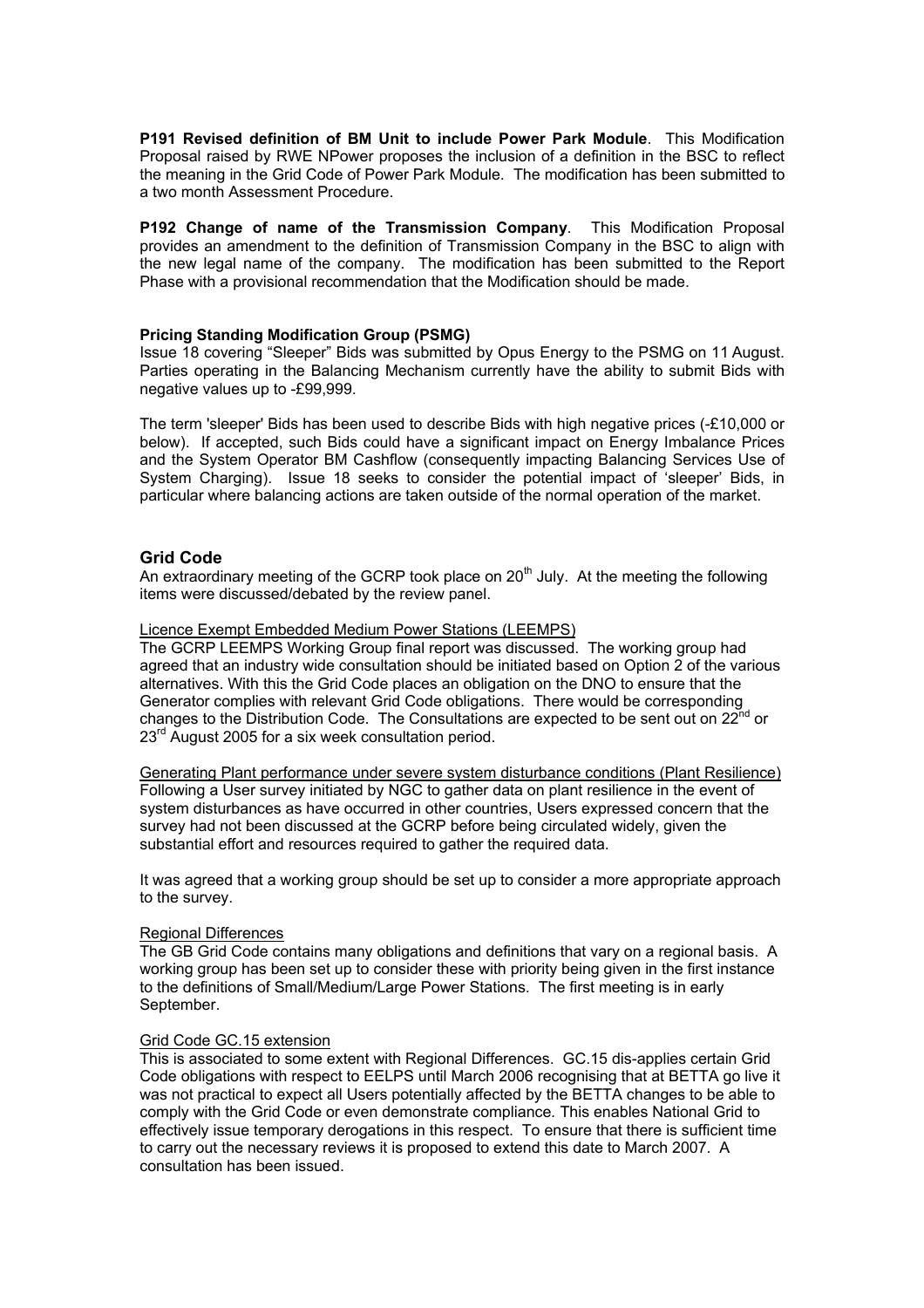#### Company Name Change

References to NGC in the Grid code need to be changed to NGET as a result of shareholders agreeing to the Company name change. A consultation has been issued.

### **Charging**

**Criarging**<br>Next meeting of 'CHUG' is scheduled for 9<sup>th</sup> September 2005.

Use of System Charging Methodology Consultation GBECN01 – Negative Demand Tariffs was issued on the 3rd August, the closing date for responses is  $31<sup>st</sup>$  August 2005.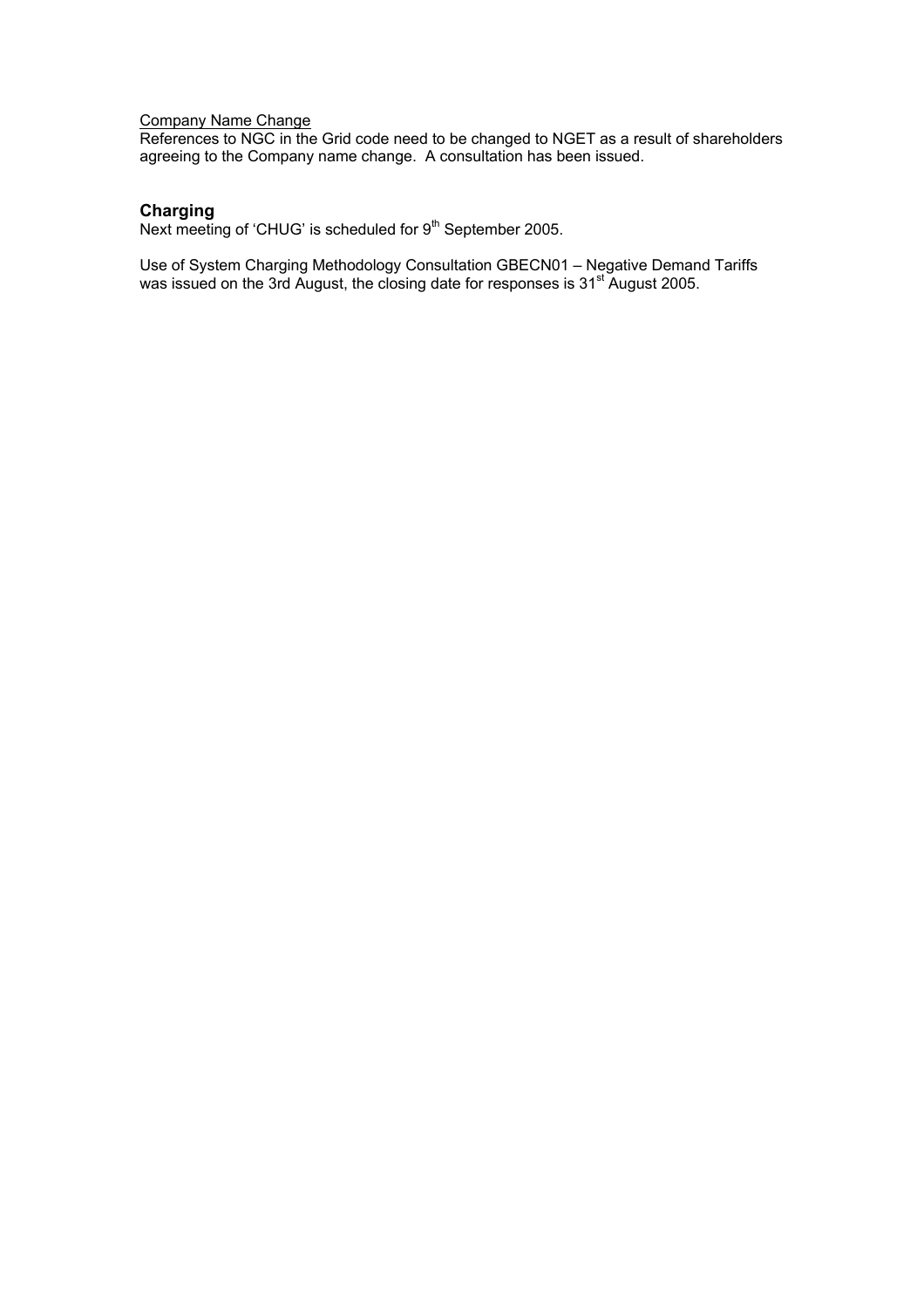# **AMALGAMATED ELECTRICITY CODES AMENDMENT REPORT**

**As at 17th August 2005** 

This document contains the Amendment Registers for the CUSC, STC, BSC, TCMF & Grid Code and is correct as of the above date.

The most up to date versions may be found at the following websites:

STC: **www.nationalgridinfo.co.uk/stc/mn\_amend\_reg.html**

CUSC: **www.nationalgridinfo.co.uk/cusc/mn\_ammendment\_progress.asp?type=Amendment\_Register** BSC: **www.elexon.co.uk/changeimplementation/ModificationProcess/ModificationReports/default.aspx** TCMF: **www.nationalgridinfo.co.uk/charging/mn\_tcmf.html**

Grid Code: **www.nationalgridinfo.co.uk/grid\_code/mn\_gcrp\_business.html**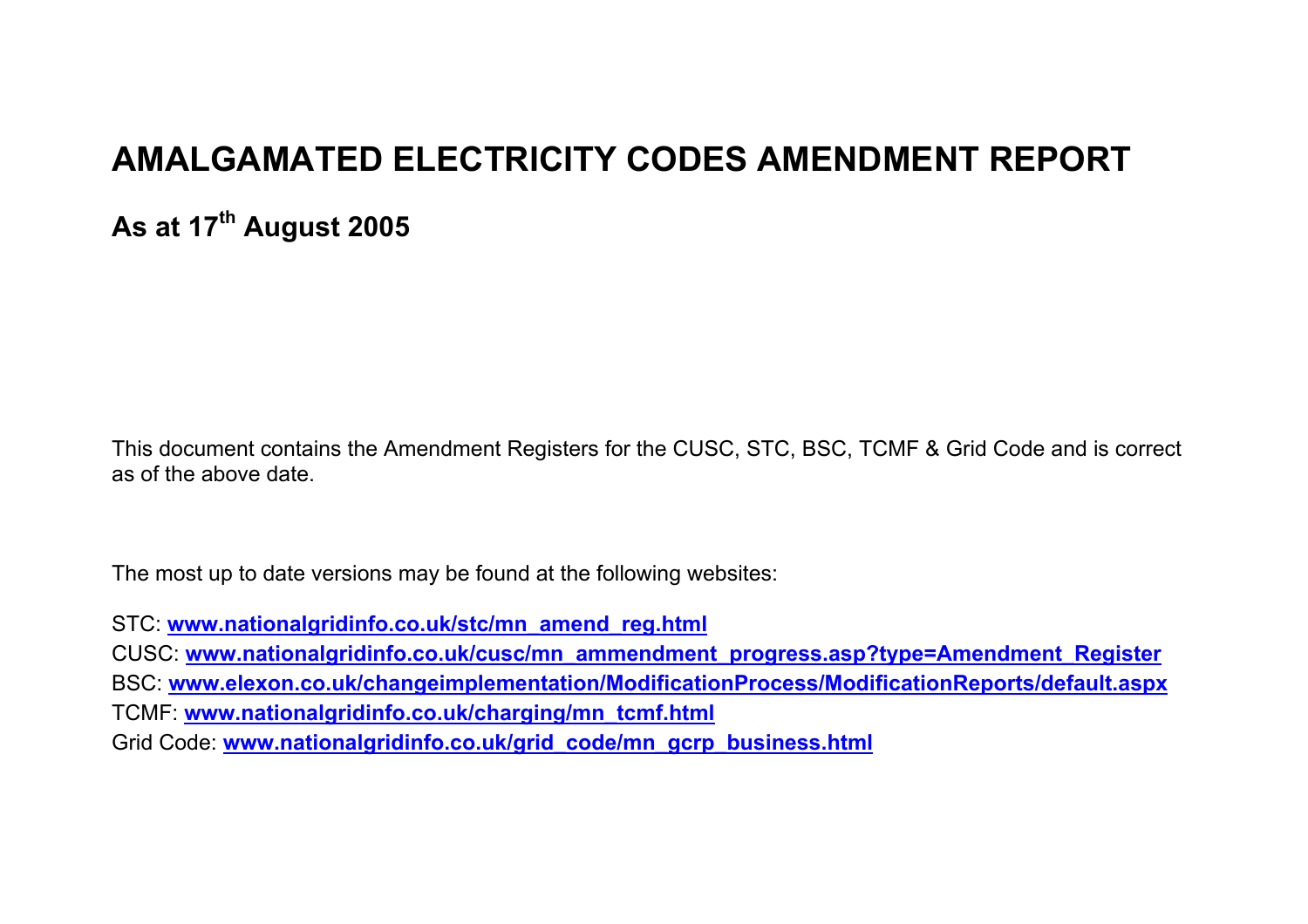All documents referred to in the Amendment Register are available on the National Grid STC website.

| <b>CA014</b>                 |                                                                                                                                                                                                                                                                                         | Change of Company Name for National Grid Company plc (NGC) and consequential<br><b>Amendments to the STC.</b> |          |                                    |                                                                                                                                 |  |  |  |
|------------------------------|-----------------------------------------------------------------------------------------------------------------------------------------------------------------------------------------------------------------------------------------------------------------------------------------|---------------------------------------------------------------------------------------------------------------|----------|------------------------------------|---------------------------------------------------------------------------------------------------------------------------------|--|--|--|
| <b>Proposer</b>              | <b>NGC</b>                                                                                                                                                                                                                                                                              | <b>Submitted</b>                                                                                              | 12/07/05 | Submitted<br><b>Priority</b>       | Normal                                                                                                                          |  |  |  |
| <b>Amendment Description</b> |                                                                                                                                                                                                                                                                                         |                                                                                                               |          | <b>Current status and progress</b> |                                                                                                                                 |  |  |  |
|                              | At National Gird Transco's Annual General Meeting (held on 25 <sup>th</sup> July),<br>shareholders approved a motion to change the name of the group to that<br>of National Grid plc, with effective from 27 <sup>th</sup> July 2005.                                                   |                                                                                                               |          |                                    | CA014 was presented to the July Committee Meeting. The Committee<br>decided that CA014 should proceed to industry consultation. |  |  |  |
|                              | Due to the potential similarity between the group name National Grid plc<br>and the holder of the Transmission Licence, National Grid Company plc,<br>at the same time the group name was changed, National Grid Company<br>plc was renamed National Grid Electricity Transmission plc. |                                                                                                               |          |                                    |                                                                                                                                 |  |  |  |
|                              | This proposal proposes that the definition of NGC currently used within<br>the STC and all occurrences of it within the STC are therefore updated.                                                                                                                                      |                                                                                                               |          |                                    |                                                                                                                                 |  |  |  |
|                              |                                                                                                                                                                                                                                                                                         |                                                                                                               |          |                                    |                                                                                                                                 |  |  |  |

| CA013           |            |           | TEC Exchange Rate Request Process |                                     |        |  |  |  |
|-----------------|------------|-----------|-----------------------------------|-------------------------------------|--------|--|--|--|
| <b>Proposer</b> | <b>NGC</b> | Submitted | 18/05/05                          | <b>Submitted</b><br><b>Priority</b> | Normal |  |  |  |
|                 |            |           |                                   |                                     |        |  |  |  |

This amendment proposes that the STC be modified to clarify the process to be followed and the obligations on NGC and each Transmission Owner (TO) under the STC to jointly liaise in the preparation of a TEC Exchange Rate. This would occur when a TEC Exchange Rate Request is received from CUSC Parties, one or both of whom is sited in the licensed area or within the boundary of influence of a Transmission Owner.

#### **Amendment Description Current status and progress**

CA013 was presented to the May Committee meeting. The Committee decided that CA013 should proceed to the Assessment & Report Phase. STC Parties to provide their impact and assessment analysis by 5<sup>th</sup> August 2005.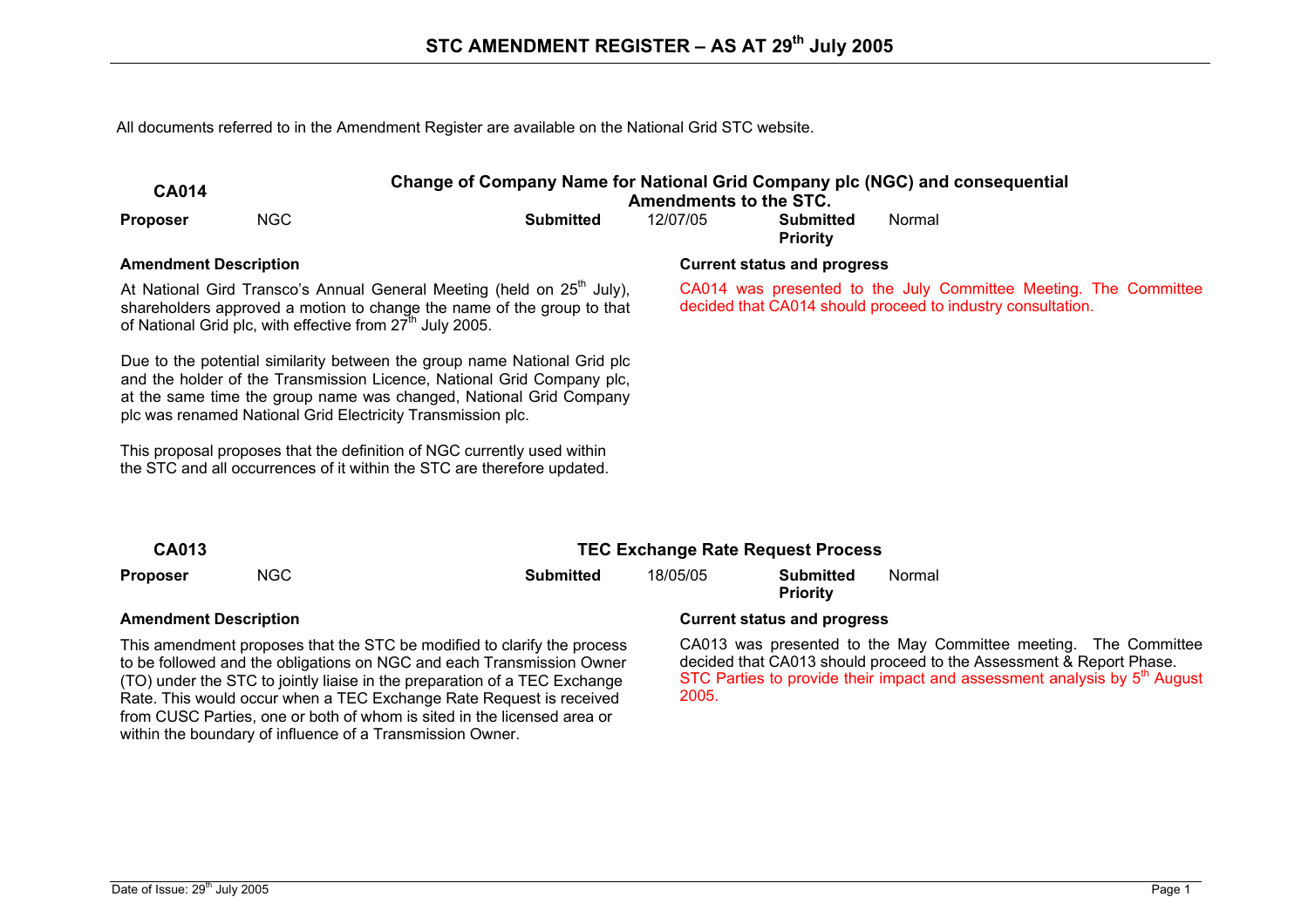| <b>CA012</b> | <b>STC - Table of Contents</b> |
|--------------|--------------------------------|
|              |                                |

**Proposer** NGC **Submitted** 12/04/05 **Submitted** 

**Priority** 

Insert Heading I14 and associated wording in the Table of Contents Document.

Recent authority direction in relation to EELPS inserted paragraph I14 into the STC but did not add the corresponding heading into the Table of Contents Document.

### Amendment Description **Amendment Description Current status and progress**

implemented on  $7<sup>th</sup>$  July 2005.

CA012 was presented to the April Committee meeting. The Committee decided that CA012 should proceed to industry consultation. The Proposed Amendment Report was issued on  $9<sup>th</sup>$  May 2005 and comments requested by 16<sup>th</sup> May 2005. The Committee agreed the Amendment Report on 25<sup>th</sup> May 2005. The Amendment Report was submitted to Ofgem on 27<sup>th</sup> May 2005. Ofgem approved Amendment Proposal on  $1<sup>st</sup>$  July, the change was implemented on  $7<sup>th</sup>$  July 2005.

Normal

| <b>CA011</b>                                                                                                                                                                  |            |                  |                                                                                                                                                                                                                                                                                |                                     |        |  |  |
|-------------------------------------------------------------------------------------------------------------------------------------------------------------------------------|------------|------------------|--------------------------------------------------------------------------------------------------------------------------------------------------------------------------------------------------------------------------------------------------------------------------------|-------------------------------------|--------|--|--|
| <b>Proposer</b>                                                                                                                                                               | <b>NGC</b> | <b>Submitted</b> | 12/04/05                                                                                                                                                                                                                                                                       | <b>Submitted</b><br><b>Priority</b> | Normal |  |  |
| <b>Amendment Description</b>                                                                                                                                                  |            |                  | <b>Current status and progress</b>                                                                                                                                                                                                                                             |                                     |        |  |  |
| Insert Heading G20 and associated wording in the Table of Contents<br>Document.                                                                                               |            |                  | CA011 was presented to the April Committee meeting. The Committee<br>decided that CA011 should proceed to industry consultation. The Proposed<br>Amendment Report was issued on 9 <sup>th</sup> May 2005 and comments requested                                                |                                     |        |  |  |
| Recent authority direction in relation to Schedule 3 inserted paragraph<br>G20 into the STC but did not add the corresponding heading into the<br>Table of Contents Document. |            |                  | by $16th$ May 2005. The Committee agreed the Amendment Report on $25th$<br>May 2005. The Amendment Report was submitted to Ofgem on 27 <sup>th</sup> May<br>2005. Ofgem approved Amendment Proposal on $1st$ July, the change was<br>implemented on 7 <sup>th</sup> July 2005. |                                     |        |  |  |

| <b>CA010</b>                                                                                      |            | Schedule 3 - Amendment to paragraph 2.5.1 |                                                                                                                                                                                                                                                                |                                     |        |  |  |  |
|---------------------------------------------------------------------------------------------------|------------|-------------------------------------------|----------------------------------------------------------------------------------------------------------------------------------------------------------------------------------------------------------------------------------------------------------------|-------------------------------------|--------|--|--|--|
| <b>Proposer</b>                                                                                   | <b>NGC</b> | <b>Submitted</b>                          | 12/04/05                                                                                                                                                                                                                                                       | <b>Submitted</b><br><b>Priority</b> | Normal |  |  |  |
| <b>Amendment Description</b>                                                                      |            |                                           | <b>Current status and progress</b>                                                                                                                                                                                                                             |                                     |        |  |  |  |
| Reference to 'Construction Agreement' should be amended to 'TO<br><b>Construction Agreement'.</b> |            |                                           | CA010 was presented to the April Committee meeting. The Committee<br>decided that CA010 should proceed to industry consultation. The Proposed<br>Amendment Report was issued on 9 <sup>th</sup> May 2005 and comments requested                                |                                     |        |  |  |  |
| Amending incorrect terminology within Schedule 3, paragraph 2.5.1                                 |            |                                           | by 16 <sup>th</sup> May 2005. The Committee agreed the Amendment Report on 25 <sup>th</sup><br>May 2005. The Amendment Report was submitted to Ofgem on $27^{\text{m}}$ May<br>2005. Ofgem approved Amendment Proposal on 1 <sup>st</sup> July, the change was |                                     |        |  |  |  |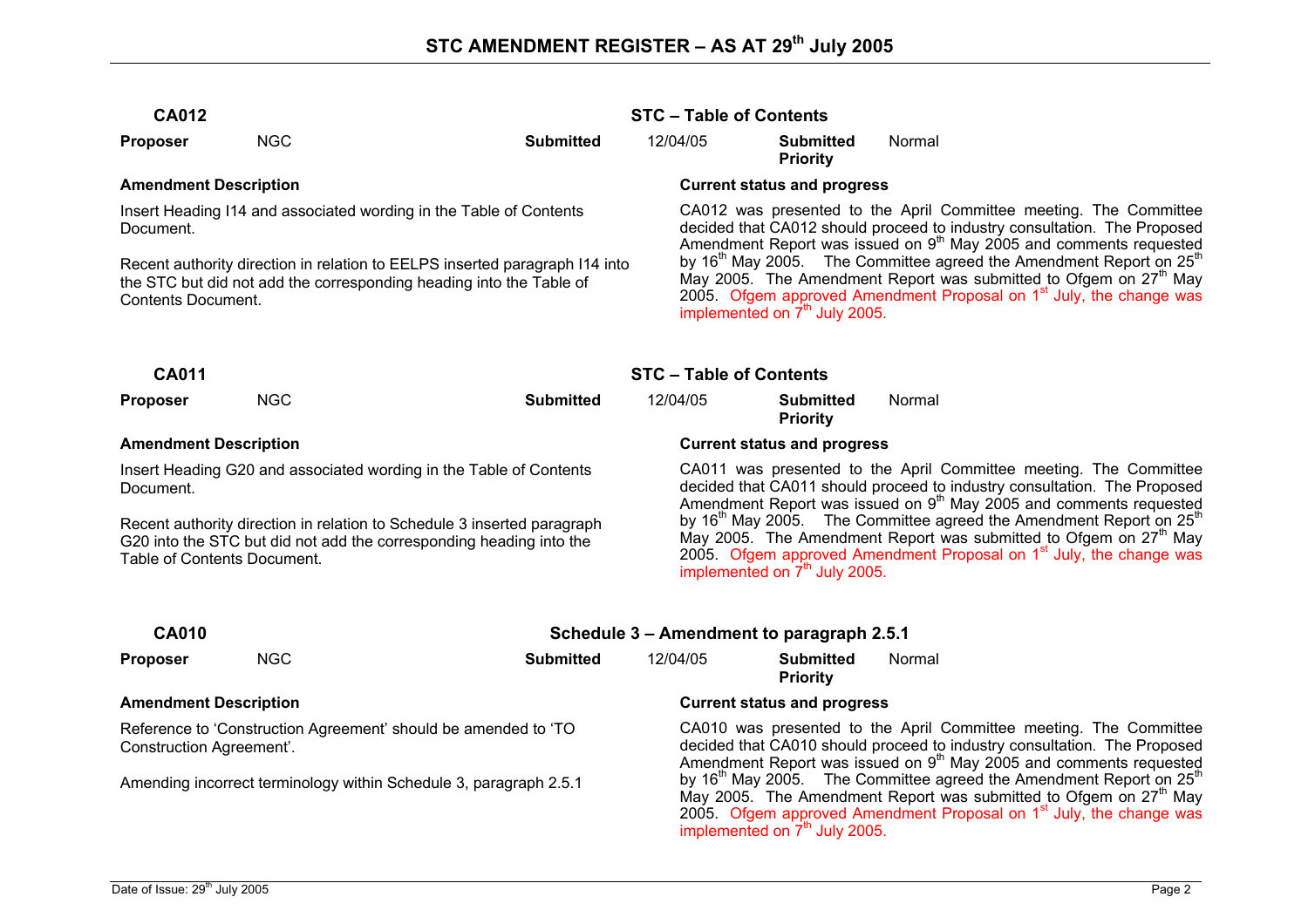| <b>CA009</b>                                                                                        |            | Schedule 3, - Amendment to Paragraph 2.3.2 - Incorrect cross referencing |                                                                                                                                                                                                                                 |                                                                                                                                                                                                                                                                                                              |                                     |        |  |  |
|-----------------------------------------------------------------------------------------------------|------------|--------------------------------------------------------------------------|---------------------------------------------------------------------------------------------------------------------------------------------------------------------------------------------------------------------------------|--------------------------------------------------------------------------------------------------------------------------------------------------------------------------------------------------------------------------------------------------------------------------------------------------------------|-------------------------------------|--------|--|--|
| <b>Proposer</b>                                                                                     | <b>NGC</b> | <b>Submitted</b>                                                         | 12/04/05                                                                                                                                                                                                                        |                                                                                                                                                                                                                                                                                                              | <b>Submitted</b><br><b>Priority</b> | Normal |  |  |
| <b>Amendment Description</b>                                                                        |            |                                                                          |                                                                                                                                                                                                                                 |                                                                                                                                                                                                                                                                                                              | <b>Current status and progress</b>  |        |  |  |
| (g), not 2.4.6 (a) $-$ (g).                                                                         |            | Cross-reference should be amended to refer to sub-paragraphs 2.4.7(a) -  | CA009 was presented to the April Committee meeting. The Committee<br>decided that CA009 should proceed to industry consultation. The Proposed<br>Amendment Report was issued on 9 <sup>th</sup> May 2005 and comments requested |                                                                                                                                                                                                                                                                                                              |                                     |        |  |  |
| Reference to sub-paragraphs $2.4.6$ (a) $-$ (g) will be corrected to read 2.4.7<br>$(a)$ to $(g)$ . |            |                                                                          |                                                                                                                                                                                                                                 | by 16 <sup>th</sup> May 2005. The Committee agreed the Amendment Report on 25 <sup>th</sup><br>May 2005. The Amendment Report was submitted to Ofgem on 27 <sup>th</sup> May<br>2005. Ofgem approved Amendment Proposal on 1 <sup>st</sup> July, the change was<br>implemented on 7 <sup>th</sup> July 2005. |                                     |        |  |  |
| <b>CA008</b>                                                                                        |            | Schedule 3 - Amendment to paragraph 2.1.3 (a)                            |                                                                                                                                                                                                                                 |                                                                                                                                                                                                                                                                                                              |                                     |        |  |  |
| <b>Proposer</b>                                                                                     | <b>NGC</b> | <b>Submitted</b>                                                         | 12/04/05                                                                                                                                                                                                                        |                                                                                                                                                                                                                                                                                                              | <b>Submitted</b><br><b>Priority</b> | Normal |  |  |
| <b>Amendment Description</b>                                                                        |            |                                                                          |                                                                                                                                                                                                                                 |                                                                                                                                                                                                                                                                                                              | <b>Current status and progress</b>  |        |  |  |
| Reference to 'Construction Agreement' should be amended to 'TO<br>Construction Agreement'.          |            |                                                                          |                                                                                                                                                                                                                                 | CA008 was presented to the April Committee meeting. The Committee<br>decided that CA008 should proceed to industry consultation. The Proposed<br>Amendment Report was issued on 9 <sup>th</sup> May 2005 and comments requested                                                                              |                                     |        |  |  |
| Amending incorrect terminology within Schedule 3, paragraph 2.1.3 (a).                              |            |                                                                          |                                                                                                                                                                                                                                 | by 16 <sup>th</sup> May 2005. The Committee agreed the Amendment Report on 25 <sup>th</sup><br>May 2005. The Amendment Report was submitted to Ofgem on 27 <sup>th</sup> May<br>2005. Ofgem approved Amendment Proposal on 1 <sup>st</sup> July, the change was<br>implemented on 7 <sup>th</sup> July 2005. |                                     |        |  |  |
| <b>CA007</b>                                                                                        |            | Section I, Paragraph 13.1 - Correction of sub-paragraph numbering        |                                                                                                                                                                                                                                 |                                                                                                                                                                                                                                                                                                              |                                     |        |  |  |
| <b>Proposer</b>                                                                                     | <b>NGC</b> | <b>Submitted</b>                                                         | 12/04/05                                                                                                                                                                                                                        |                                                                                                                                                                                                                                                                                                              | <b>Submitted</b><br><b>Priority</b> | Normal |  |  |
| <b>Amendment Description</b>                                                                        |            |                                                                          |                                                                                                                                                                                                                                 |                                                                                                                                                                                                                                                                                                              | <b>Current status and progress</b>  |        |  |  |
| Sub-paragraph numbering for Section I, paragraph 13.1 starts at 13.1.2<br>instead of 13.1.          |            |                                                                          |                                                                                                                                                                                                                                 | CA007 was presented to the April Committee meeting. The Committee<br>decided that CA007 should proceed to industry consultation. The Proposed<br>Amendment Report was issued on $9th$ May 2005 and comments requested                                                                                        |                                     |        |  |  |
| Correction of sub-paragraph numbering of Section I, Paragraph 13.1                                  |            |                                                                          |                                                                                                                                                                                                                                 | by 16 <sup>th</sup> May 2005. The Committee agreed the Amendment Report on 25 <sup>th</sup><br>May 2005. The Amendment Report was submitted to Ofgem on 27 <sup>th</sup> May                                                                                                                                 |                                     |        |  |  |

2005. Ofgem approved Amendment Proposal on  $1<sup>st</sup>$  July, the change was

implemented on  $7<sup>th</sup>$  July 2005.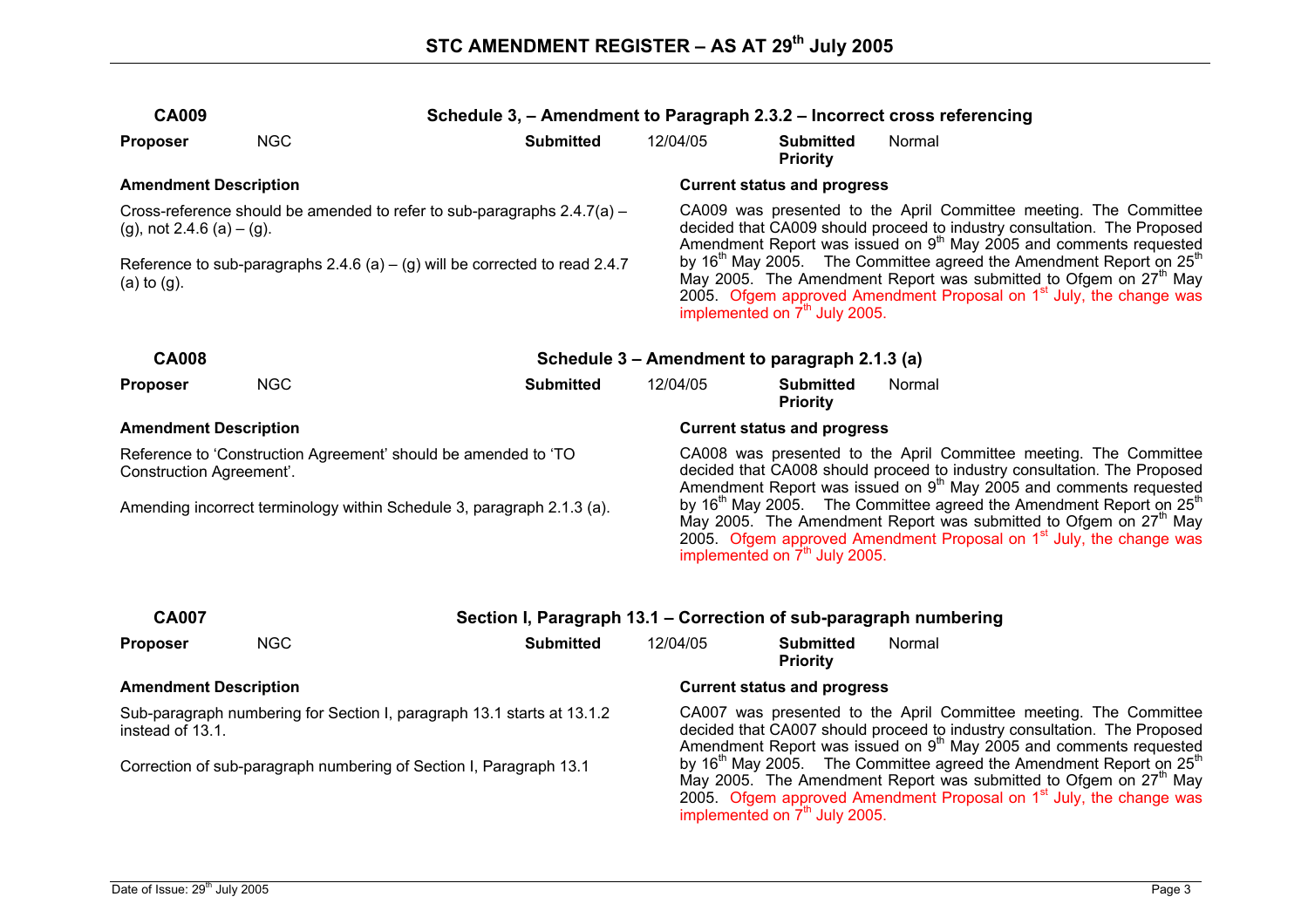**Priority** 

**CA006 Section G, paragraph 18.1 – removal of obsolete text.** 

**Proposer** NGC **Submitted** 12/04/05 **Submitted** 

| <b>Amendment Description</b>                                                                                                                                                                                                                                                      |            |                  |                                    | <b>Current status and progress</b>                                                                                                                                                                                                                                                                                   |        |  |  |
|-----------------------------------------------------------------------------------------------------------------------------------------------------------------------------------------------------------------------------------------------------------------------------------|------------|------------------|------------------------------------|----------------------------------------------------------------------------------------------------------------------------------------------------------------------------------------------------------------------------------------------------------------------------------------------------------------------|--------|--|--|
| Removal of obsolete text $-$ 'to the effect that the law governing the place<br>in which such immovable property' – at the end of Section G, paragraph<br>18.1.                                                                                                                   |            |                  |                                    | CA006 was presented to the April Committee meeting. The Committee<br>decided that CA006 should proceed to industry consultation. The Proposed<br>Amendment Report was issued on 9 <sup>th</sup> May 2005 and comments requested<br>by $16th$ May 2005. The Committee agreed the Amendment Report on 25 <sup>th</sup> |        |  |  |
| The authority decision letter for STC Housekeeping amendment deleted<br>words from Section G, paragraph 18.1 but did not remove 'to the effect<br>that the law governing the place in which such immovable property'.<br>Resulting in the current paragraph becoming ineffectual. |            |                  |                                    | May 2005. The Amendment Report was submitted to Ofgem on 27 <sup>th</sup> May<br>2005. Ofgem approved Amendment Proposal on 1 <sup>st</sup> July, the change was<br>implemented on $7th$ July 2005.                                                                                                                  |        |  |  |
| <b>CA005</b>                                                                                                                                                                                                                                                                      |            |                  | <b>Section J – New Definitions</b> |                                                                                                                                                                                                                                                                                                                      |        |  |  |
| <b>Proposer</b>                                                                                                                                                                                                                                                                   | <b>NGC</b> | <b>Submitted</b> | 12/04/05                           | <b>Submitted</b><br><b>Priority</b>                                                                                                                                                                                                                                                                                  | Normal |  |  |
| <b>Amendment Description</b>                                                                                                                                                                                                                                                      |            |                  | <b>Current status and progress</b> |                                                                                                                                                                                                                                                                                                                      |        |  |  |

There are currently no definitions listed for: 'Local Switching Procedure', 'Local Joint Restoration Plan' and 'De-Synchronised Island Procedure'.

The authority decision letter for OC7 and OC9 introduced the following terminology into the STC: Local Switching Procedure, Local Joint Restoration Plan and De-Synchronised Island Procedure but did not provide the relevant definition in Section J.

CA005 was presented to the April Committee meeting. The Committee decided that CA005 should proceed to industry consultation. The Proposed Amendment Report was issued on 9th May 2005 and comments requested by  $16<sup>th</sup>$  May 2005. The Committee agreed the Amendment Report on 25<sup>th</sup> May 2005. The Amendment Report was submitted to Ofgem on  $27<sup>th</sup>$  May 2005. Ofgem approved Amendment Proposal on  $1<sup>st</sup>$  July, the change was implemented on  $7<sup>th</sup>$  July 2005.

Normal

| <b>CA004</b>                                                                                                                                         |     |                                                                           | Section I, Paragraph 1.2, Correction of Typing Error |                                     |                                                                                                                                                     |  |
|------------------------------------------------------------------------------------------------------------------------------------------------------|-----|---------------------------------------------------------------------------|------------------------------------------------------|-------------------------------------|-----------------------------------------------------------------------------------------------------------------------------------------------------|--|
| <b>Proposer</b>                                                                                                                                      | NGC | <b>Submitted</b>                                                          | 12/04/05                                             | <b>Submitted</b><br><b>Priority</b> | Normal                                                                                                                                              |  |
| <b>Amendment Description</b>                                                                                                                         |     | <b>Current status and progress</b>                                        |                                                      |                                     |                                                                                                                                                     |  |
| stop".".                                                                                                                                             |     | Section I, Paragraph 1.2 finishes with an end bracket ")" instead of full |                                                      |                                     | CA004 was presented to the April Committe<br>decided that CA004 should proceed to industry<br>Amendment Report was issued on 9 <sup>th</sup> May 20 |  |
| The authority decision letter for SLC C18 introduced within Section 1 sub-<br>paragraph 1.2 however the legal text finishes the sentence with an end |     |                                                                           |                                                      |                                     | by $16^{\text{m}}$ May 2005. The Committee agreed the<br>May 2005. The Amendment Report was subre-                                                  |  |

ee meeting. The Committee / consultation. The Proposed 05 and comments requested e Amendment Report on 25<sup>th</sup> May 2005. The Amendment Report was submitted to Ofgem on 27<sup>th</sup> May 2005. Ofgem approved Amendment Proposal on  $1<sup>st</sup>$  July, the change was implemented on  $7<sup>th</sup>$  July 2005.

bracket instead of a full stop.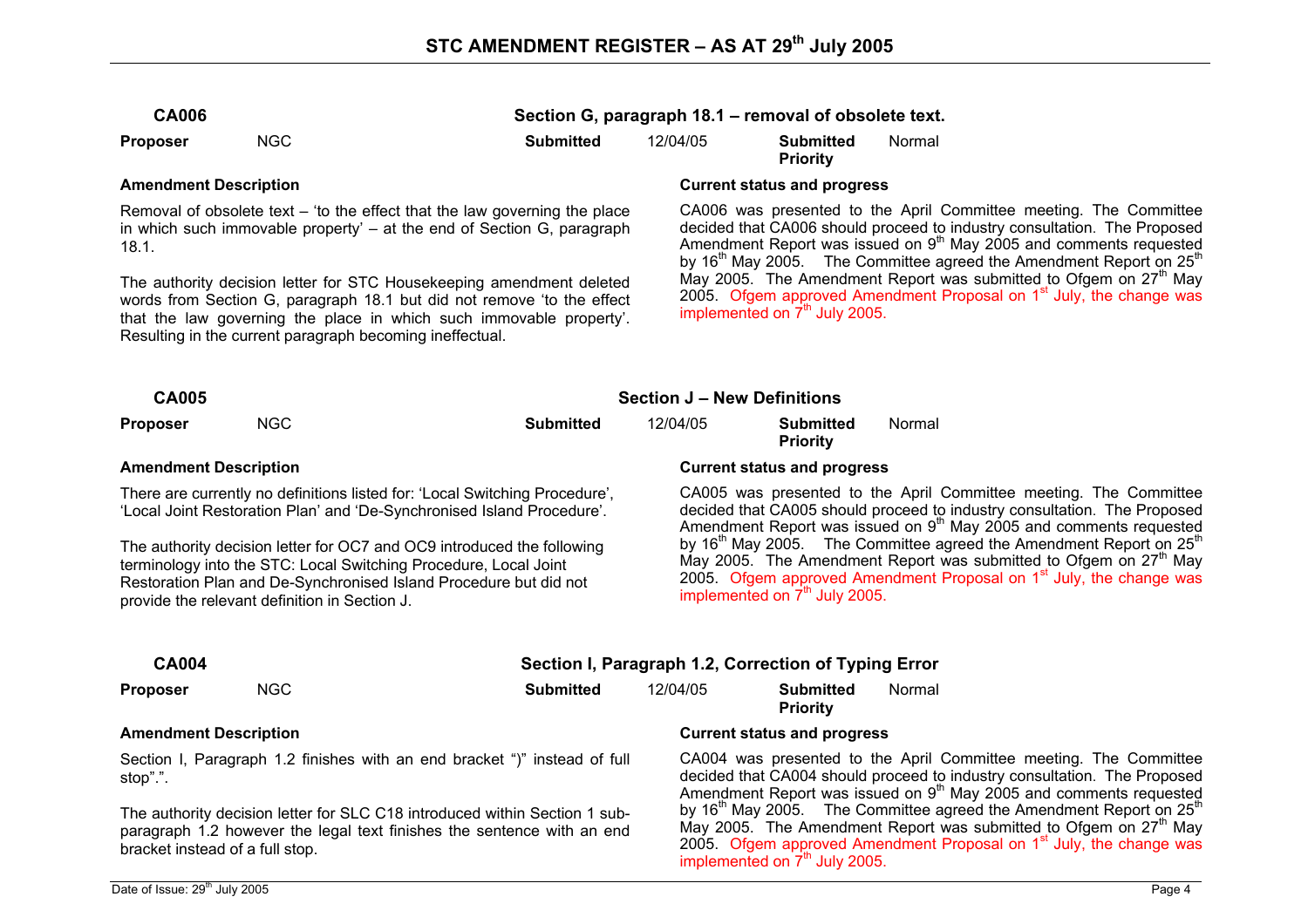| <b>CA003</b>                                                                                                                                                                                                                                                   |                                     |                                                                                                                                                                                                             |                                                                                                                                                                                                                                                                                                                                                                                                                                                                                                                                                                                                                                                                                                                                                                                                                                                                                                                | <b>Introduction of Version Control</b> |        |  |
|----------------------------------------------------------------------------------------------------------------------------------------------------------------------------------------------------------------------------------------------------------------|-------------------------------------|-------------------------------------------------------------------------------------------------------------------------------------------------------------------------------------------------------------|----------------------------------------------------------------------------------------------------------------------------------------------------------------------------------------------------------------------------------------------------------------------------------------------------------------------------------------------------------------------------------------------------------------------------------------------------------------------------------------------------------------------------------------------------------------------------------------------------------------------------------------------------------------------------------------------------------------------------------------------------------------------------------------------------------------------------------------------------------------------------------------------------------------|----------------------------------------|--------|--|
| <b>Proposer</b>                                                                                                                                                                                                                                                | <b>NGC</b>                          | <b>Submitted</b>                                                                                                                                                                                            | 12/04/05                                                                                                                                                                                                                                                                                                                                                                                                                                                                                                                                                                                                                                                                                                                                                                                                                                                                                                       | <b>Submitted</b><br><b>Priority</b>    | Normal |  |
| <b>Amendment Description</b>                                                                                                                                                                                                                                   |                                     |                                                                                                                                                                                                             |                                                                                                                                                                                                                                                                                                                                                                                                                                                                                                                                                                                                                                                                                                                                                                                                                                                                                                                | <b>Current status and progress</b>     |        |  |
| Introduction of version control throughout STC documentation i.e.<br>Sections, and Schedules.<br>Currently there is no version control of the STC sections and schedules,<br>the introduction of which would assist in the electronic servicing of the<br>STC. |                                     |                                                                                                                                                                                                             | CA003 was presented to the April Committee meeting. Amendment was<br>evaluated and an alternative amendment proposed. The Alternative<br>Amendment proposes that to ease interested 'parties' servicing of the code,<br>upon each update of a section of the Code, the entire section should be re-<br>issued rather than just the affected pages as proposed by the original<br>The Committee decided that CA003 and the Alternative<br>CA003.<br>Amendment should proceed to industry consultation. The Proposed<br>Amendment Report was issued on 9 <sup>th</sup> May 2005 and comments requested<br>by 16 <sup>th</sup> May 2005. The Committee agreed the Amendment Report on 25 <sup>th</sup><br>May 2005. The Amendment Report was submitted to Ofgem on $27m$ May<br>2005. Ofgem approved the Alternative Amendment Proposal on 1 <sup>st</sup> July,<br>the change was implemented on $7m$ July 2005. |                                        |        |  |
| <b>CA002</b>                                                                                                                                                                                                                                                   |                                     | Section I, Paragraph 9.1 – Correction of sub-paragraphs numbering                                                                                                                                           |                                                                                                                                                                                                                                                                                                                                                                                                                                                                                                                                                                                                                                                                                                                                                                                                                                                                                                                |                                        |        |  |
| <b>Proposer</b>                                                                                                                                                                                                                                                | <b>NGC</b>                          | <b>Submitted</b>                                                                                                                                                                                            | 12/04/05                                                                                                                                                                                                                                                                                                                                                                                                                                                                                                                                                                                                                                                                                                                                                                                                                                                                                                       | <b>Submitted</b><br><b>Priority</b>    | Normal |  |
| <b>Amendment Description</b>                                                                                                                                                                                                                                   |                                     |                                                                                                                                                                                                             |                                                                                                                                                                                                                                                                                                                                                                                                                                                                                                                                                                                                                                                                                                                                                                                                                                                                                                                | <b>Current status and progress</b>     |        |  |
| instead of 9.1.1                                                                                                                                                                                                                                               | accordingly throughout paragraph 9. | Sub-paragraph numbering for Section I, paragraph 9.1 starts at 9.1.2<br>Correction of sub-paragraph numbering of Section I, Paragraph 9.1 and<br>amend subsequent paragraph numbering and cross referencing | CA002 was presented to the April Committee meeting. The Committee<br>decided that CA002 should proceed to industry consultation. The Proposed<br>Amendment Report was issued on 9 <sup>th</sup> May 2005 and comments requested<br>by 16 $^{\text{m}}$ May 2005. The Committee agreed the Amendment Report on 25 $^{\text{th}}$<br>May 2005. The Amendment Report was submitted to Ofgem on 27 <sup>th</sup> May<br>2005. Ofgem approved Amendment Proposal on 1 <sup>st</sup> July, the change was                                                                                                                                                                                                                                                                                                                                                                                                            |                                        |        |  |

implemented on 7<sup>th</sup> July 2005.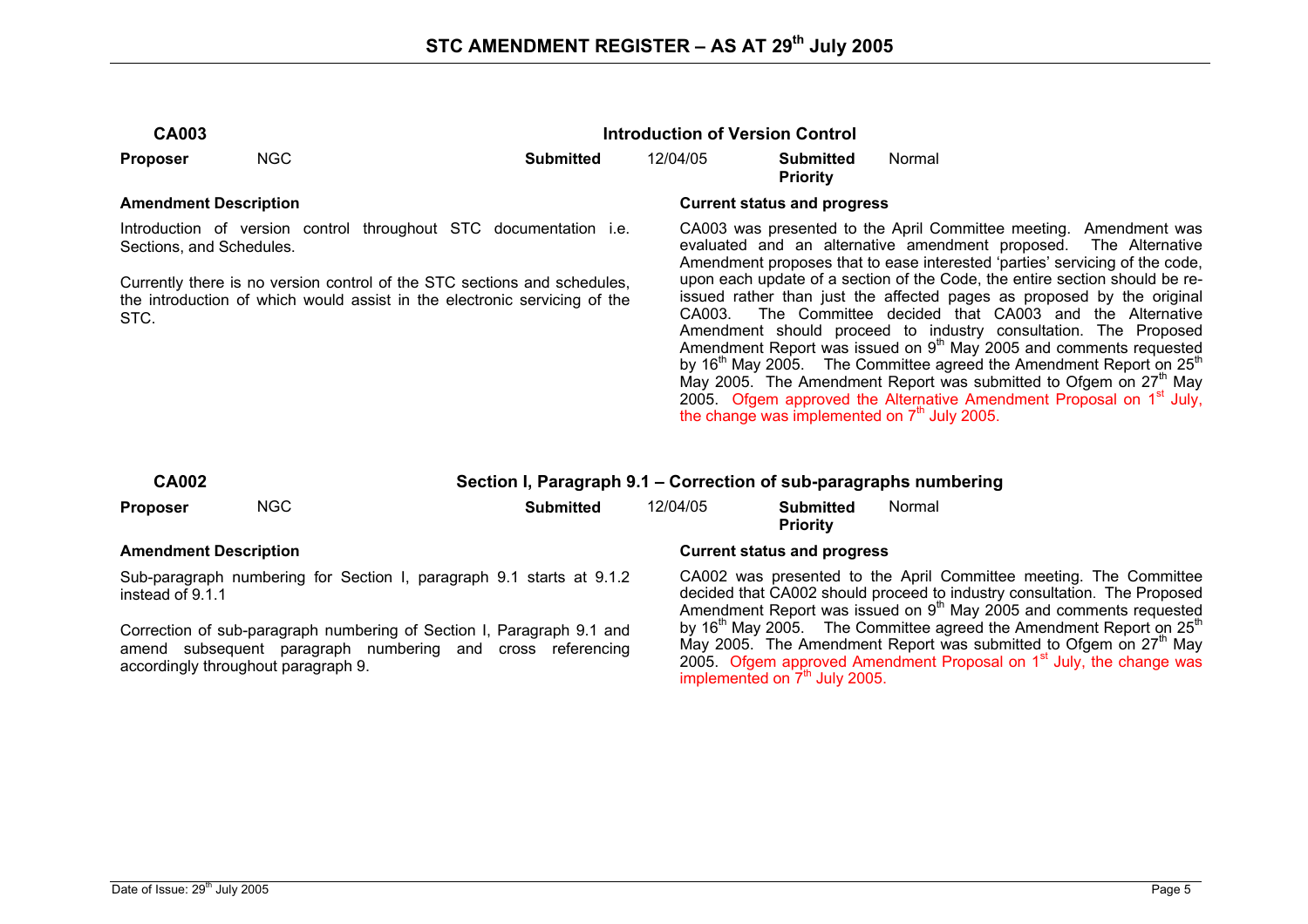| <b>CA001</b>    |      |           | Section J, Paragraph 1.1 – Correction of Referencing Error |                              |        |  |  |  |
|-----------------|------|-----------|------------------------------------------------------------|------------------------------|--------|--|--|--|
| <b>Proposer</b> | NGC. | Submitted | 12/04/05                                                   | Submitted<br><b>Priority</b> | Normal |  |  |  |

Section J, Paragraph 1.1 refers to 'Section I' and requires correction to read 'Section J'.

Correction of referencing error at the beginning of Section J, Paragraph 1.1.

### Amendment Description **Amendment Description Current status and progress Current status and progress**

CA001 was presented to the April Committee meeting. The Committee decided that CA001 should proceed to industry consultation. The Proposed Amendment Report was issued on  $9<sup>th</sup>$  May 2005 and comments requested by 16<sup>th</sup> May 2005. The Committee agreed the Amendment Report on 25<sup>th</sup> May 2005. The Amendment Report was submitted to Ofgem on 27<sup>th</sup> May 2005. Ofgem approved Amendment Proposal on  $1<sup>st</sup>$  July, the change was implemented on 7<sup>th</sup> July 2005.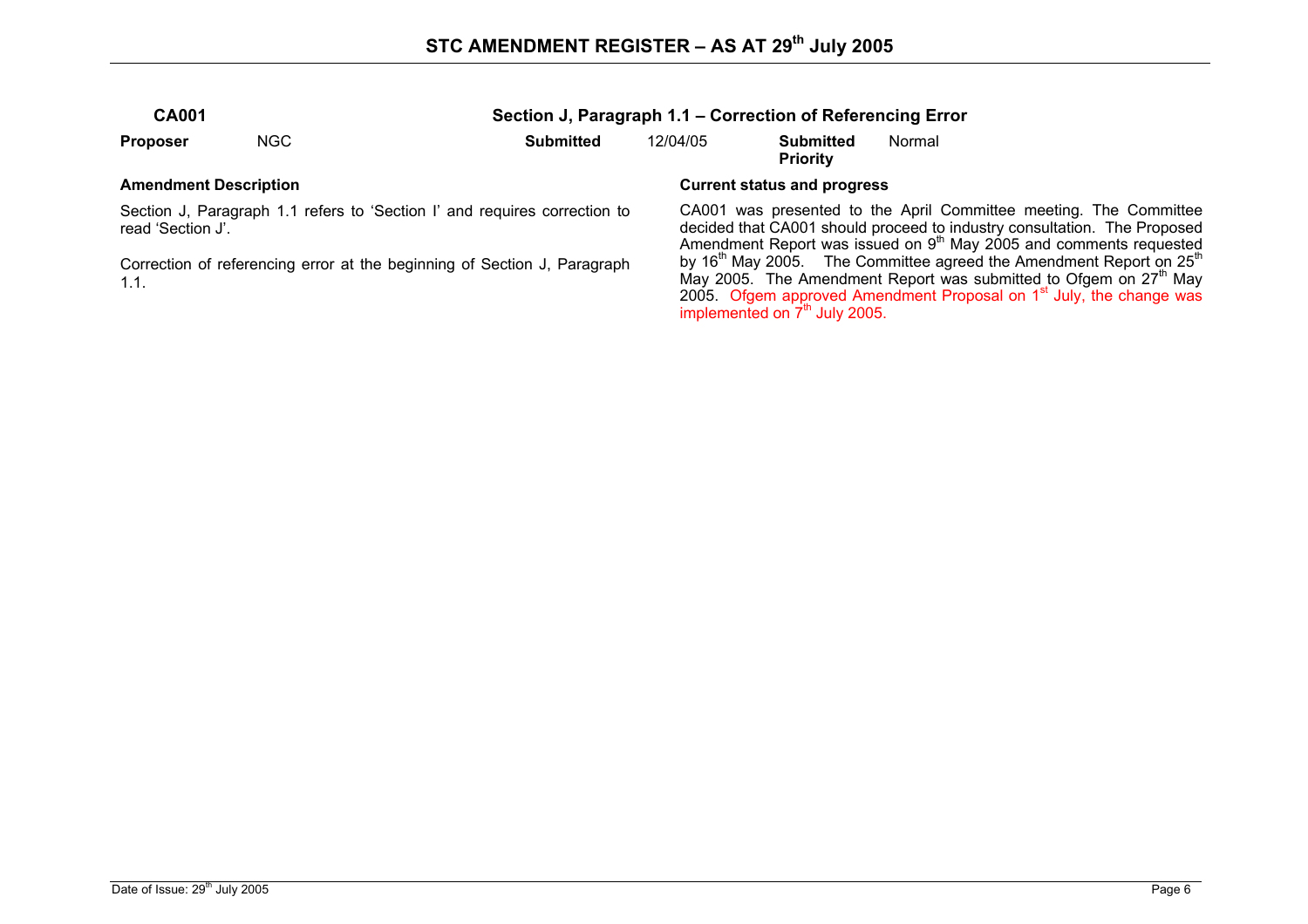All documents referred to in the Amendment Register are available on the National Grid CUSC website.

| <b>CAP103</b> |  |
|---------------|--|
|---------------|--|

### **Flexibility of Working Group Internal Procedures**

**Proposer** National Grid **Submitted** 21/07/05 **Submitted Priority** Normal

This proposal would provide increased flexibility to the Working Group process by providing the Working Group with the ability to unilaterally alter membership for the period up to the next Amendments Panel, following which the Amendments Panel could either uphold or overturn the Working Group changes of membership.

Furthermore, it proposes that Working Group members are able to agree a three day timetable for the approval of Working Group Reports by the Working Group if all Working Group Members agree to this. However, in the event of no agreement, the standard five day timetable for approval would remain

### **Amendment Description Current status and progress**

CAP103 was presented to the July Panel. The Panel determined that CAP103 should be considered by the Governance Standing Group, acting as a Working Group and report back to the September Panel.

#### **CAP102 Revision of CUSC Amendment Provisions to allow a Proposer to State whether they believe their Amendment has a Security of Supply Dimension which Means in the View of the Proposer it should be Excluded from the Appeals Mechanism by the Authority**

**Proposer** National Grid **Submitted** 21/07/05 **Submitted Priority** Normal

Section 8.17 lists the information a Proposer needs to provide in order to table a CUSC Amendment. It is proposed that an additional optional area of information is sought, namely whether in the Proposers view a security of supply issue could arise were their amendment to be delayed by an Appeal and in the Proposers view the Authority should exclude the Amendment from the Appeals Mechanism on security of supply grounds.

### **Amendment Description Current status and progress**

CAP102 was presented to the July Panel. The Panel determined that CAP102 should be considered by the Governance Standing Group, acting as a Working Group and present their Final Report to the September Panel.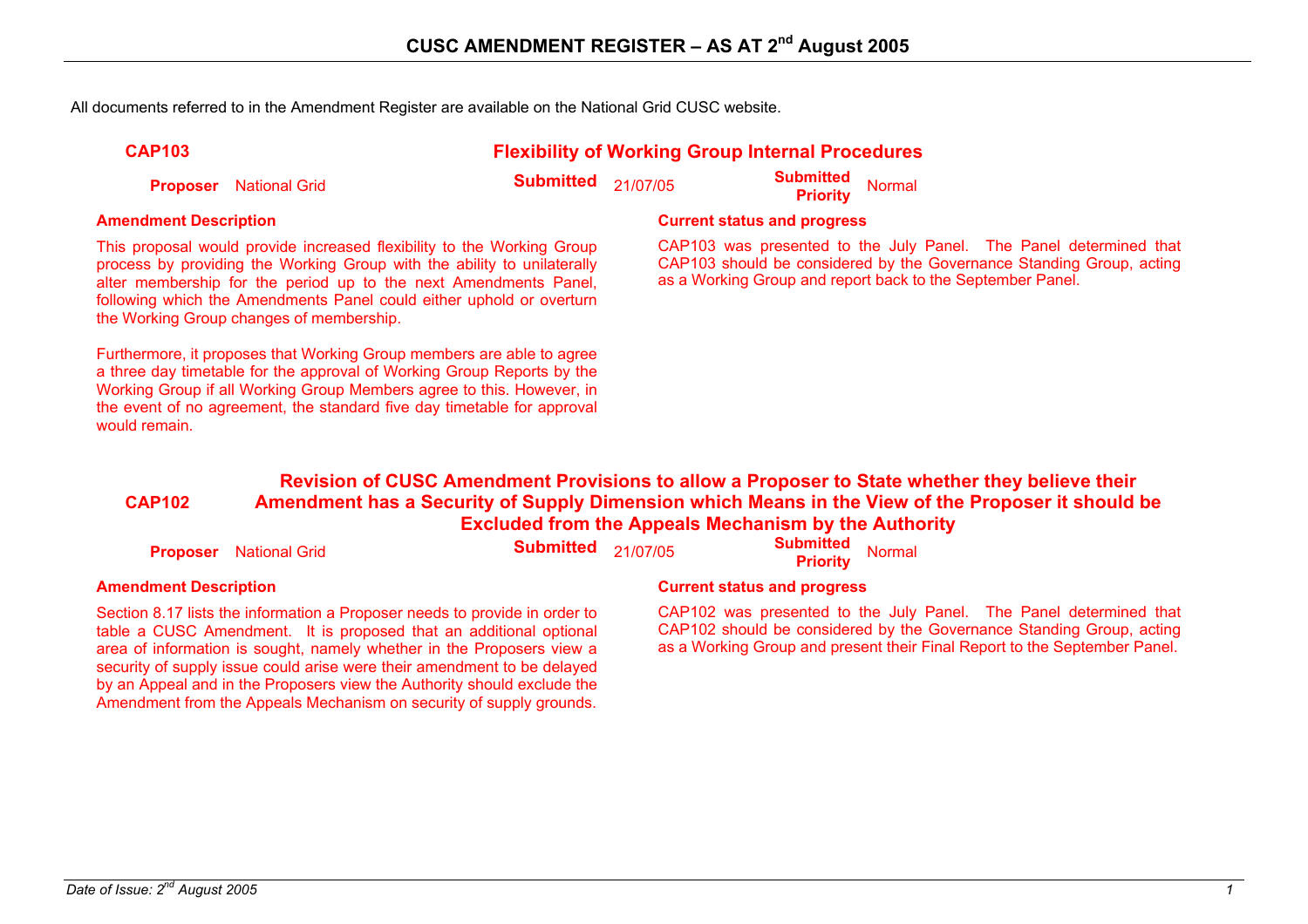| <b>CAP101</b> | Removal of the Amendments Panel Chairman's Casting Vote - In Context of Amendments Panel<br><b>Recommendations</b> |                                |  |                                                   |  |  |
|---------------|--------------------------------------------------------------------------------------------------------------------|--------------------------------|--|---------------------------------------------------|--|--|
|               | <b>Proposer</b> National Grid                                                                                      | <b>Submitted</b> $_{21/07/05}$ |  | <b>Submitted Normal</b><br><b>Priority</b> Normal |  |  |

Following discussions with the GSG, it is proposed that in the event of the Panel making a collective Amendments Panel Recommendation (by whatever means), in the event of a tie, the Amendments Panel Chairman should not have a casting vote. Rather, the fact that there has been a tie should be recorded and the Amendment should be capable of being appealed.

### **Amendment Description Current status and progress Amendment Description Current status and progress**

CAP101 was presented to the July Panel. The Panel determined that CAP101 should be considered by the Governance Standing Group, acting as a Working Group and present their Final Report to the September Panel.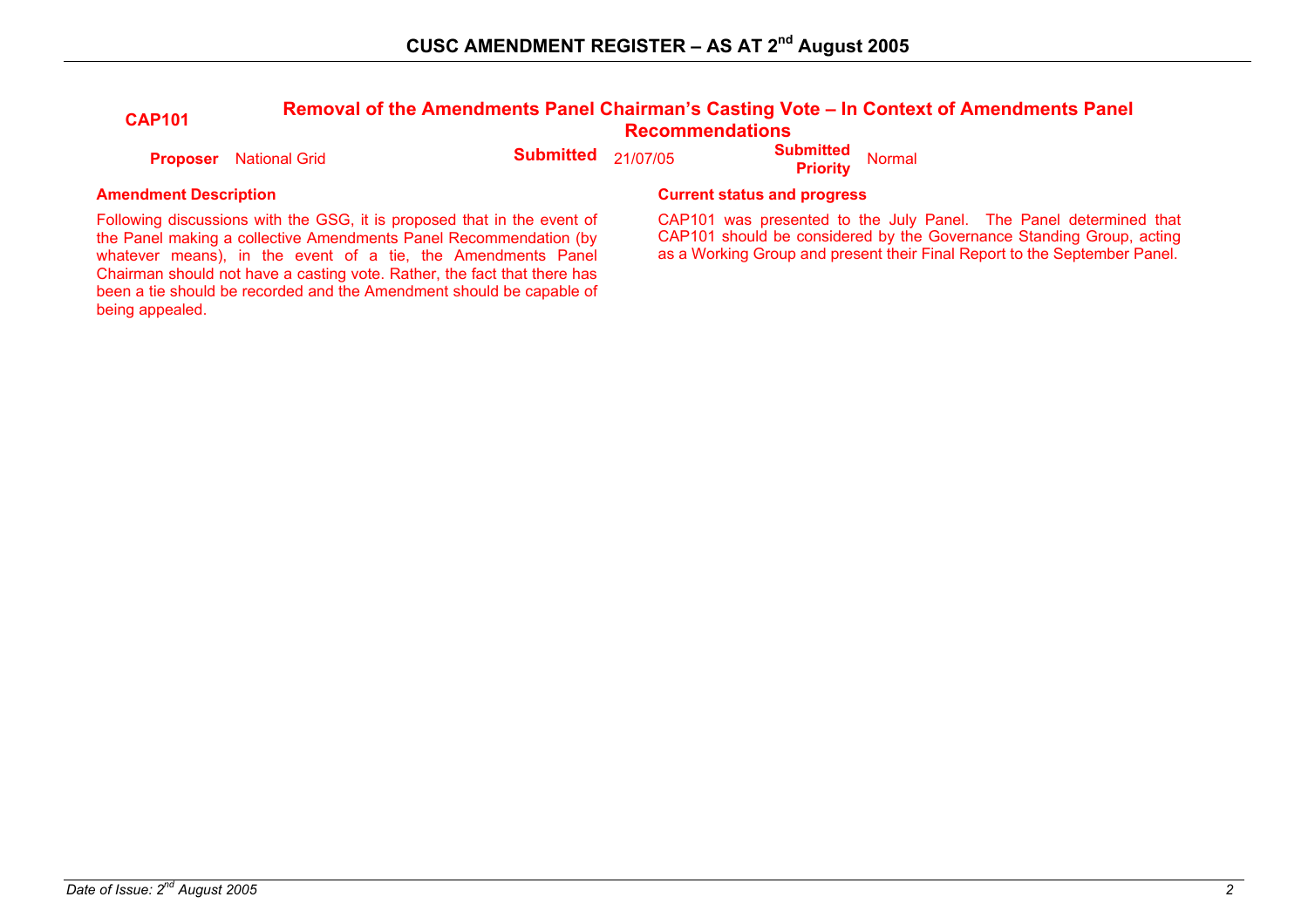# **CAP100 Revision of CUSC Amendment Provisions to Ensure that Amendment Reports Include a Collective CUSC Panel Recommendation**

**Proposer** National Grid **Submitted** 21/07/05 **Submitted Proposer** National Grid

CUSC Amendment Reports currently contain a Section for Panel Members views to be recorded. However, there is no opportunity for the Amendments Panel to make, and have recorded within the final Amendment Report, a collective recommendation to the Authority as to whether an Amendment proposal (and any Alternative Amendments) in the view of the Amendments Panel, better facilitate the Applicable Code Objectives.

Following discussions with the Governance Standing Group, NGC propose that when an Amendment Report has reached the point at which it would currently go to the Authority (i.e after the Amendments Report has been circulated to the Industry in draft form) it should instead be tabled at the next Amendments Panel.

The Amendments Panel would be required to vote as to whether they believed that the Amendment Proposal, and any Alternatives, better facilitated the Applicable Code Objectives. This vote would be recorded in the Panel Members Views Section. (Clearly Panel Members could abstain should they so wish.) In addition to the vote, any comments that Panel Members wished to have recorded, in relation to their view as to whether a proposal better facilitated the Applicable Code Objectives would also be noted within this section. Following the Amendments Panel Meeting, the Amendment Report, including the Panel Vote and views would be circulated to the Panel for 5 business days, to allow Panel Members a chance to check the factual accuracy of the way in which their views had been recorded. The Amendment Report would at that point be sent to the Authority.

#### **Amendment Description Current status and progress**

CAP100 was presented to the July Panel. The Panel determined that CAP100 should be considered by the Governance Standing Group, acting as a Working Group and present their Final Report to the September Panel.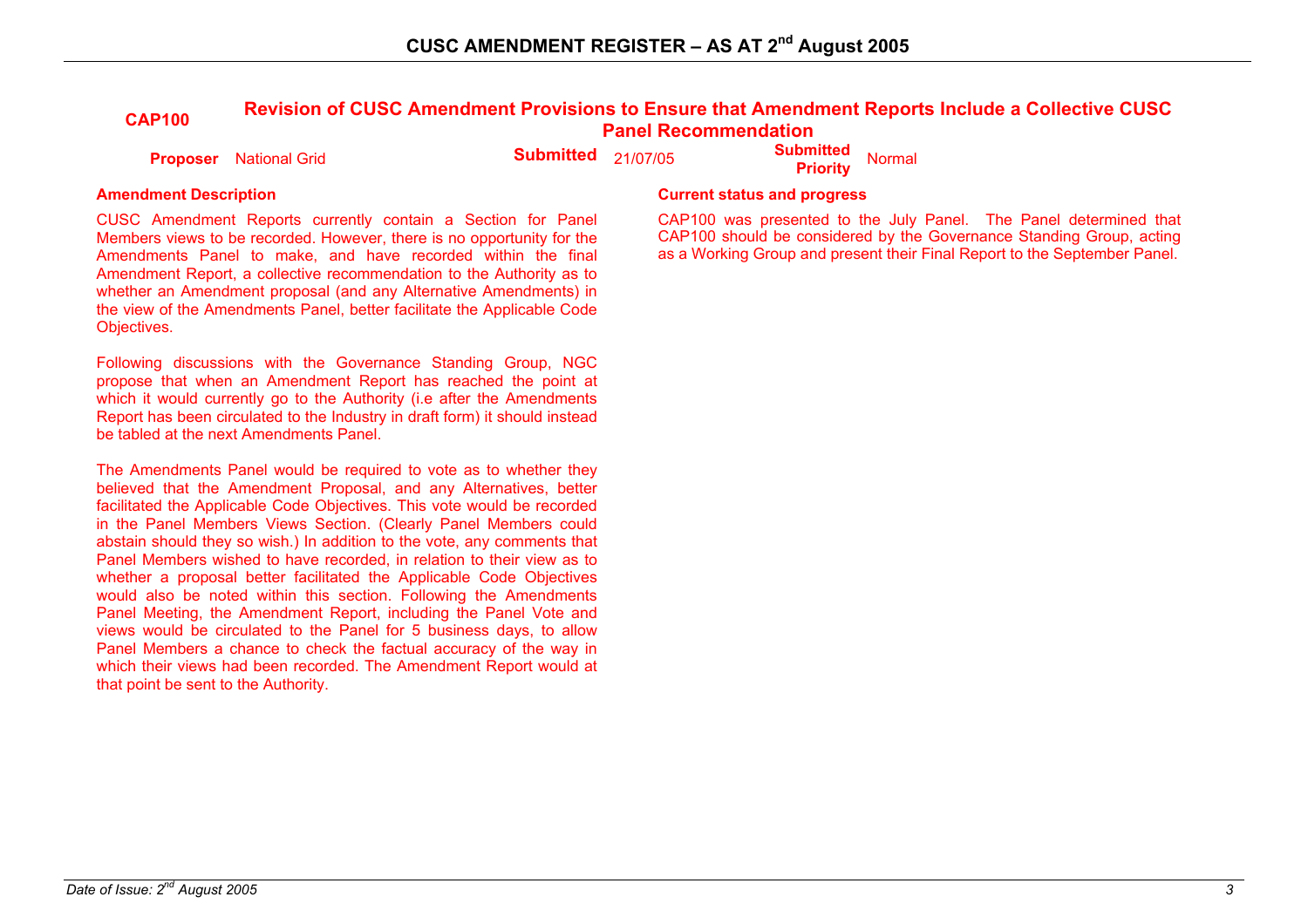| <b>Incorporation of Additional Credit Management Tools</b><br><b>CAP099</b> |                             |                                                                      |          |                                     |                                                                                                                                              |
|-----------------------------------------------------------------------------|-----------------------------|----------------------------------------------------------------------|----------|-------------------------------------|----------------------------------------------------------------------------------------------------------------------------------------------|
| <b>Proposer</b>                                                             | <b>Bizzenergy</b>           | <b>Submitted</b>                                                     | 21/07/05 | <b>Submitted</b><br><b>Priority</b> | Normal                                                                                                                                       |
| <b>Amendment Description</b>                                                |                             |                                                                      |          | <b>Current status and progress</b>  |                                                                                                                                              |
| allow the use of:                                                           |                             | This amendment seeks to Modify the CUSC to incorporate provisions to |          | Report to the September Panel.      | CAP099 was presented to the July Panel. The Panel determined that<br>CAP099 should be considered by a Working Group, and present their Final |
|                                                                             | A Performance Bond          |                                                                      |          |                                     |                                                                                                                                              |
|                                                                             | <b>Bi-lateral insurance</b> |                                                                      |          |                                     |                                                                                                                                              |
| 3.                                                                          | <b>Independent Security</b> |                                                                      |          |                                     |                                                                                                                                              |
| 4.                                                                          | <b>Advanced Payment</b>     |                                                                      |          |                                     |                                                                                                                                              |
|                                                                             |                             | Objectives incorporating the Best Practice Guidelines for Network    |          |                                     |                                                                                                                                              |

Objectives incorporating the Best Practice Guidelines for Network Operator Credit Cover Conclusions Document published in February 2005 by OFGEM.

#### **CAP098 Reassessment of Suppliers Value at Risk**

**Proposer** Bizzenergy **Submitted** 21/07/05 **Submitted Proposer** Bizzenergy **Submitted** 21/07/05 **Submitted** Priority

This amendment seeks to modify the CUSC to provide for monthly reconciliations of Users use against best available data so as to reduce the risks associated with forecasting errors. In addition, it proposes to reduce Security Cover required to reflect increased frequency of reconciliations and reduced Value at Risk

### **Amendment Description Current status and progress**

CAP099 was presented to the July Panel. The Panel determined that CAP099 should be considered by a Working Group, and present their Final Report to the September Panel.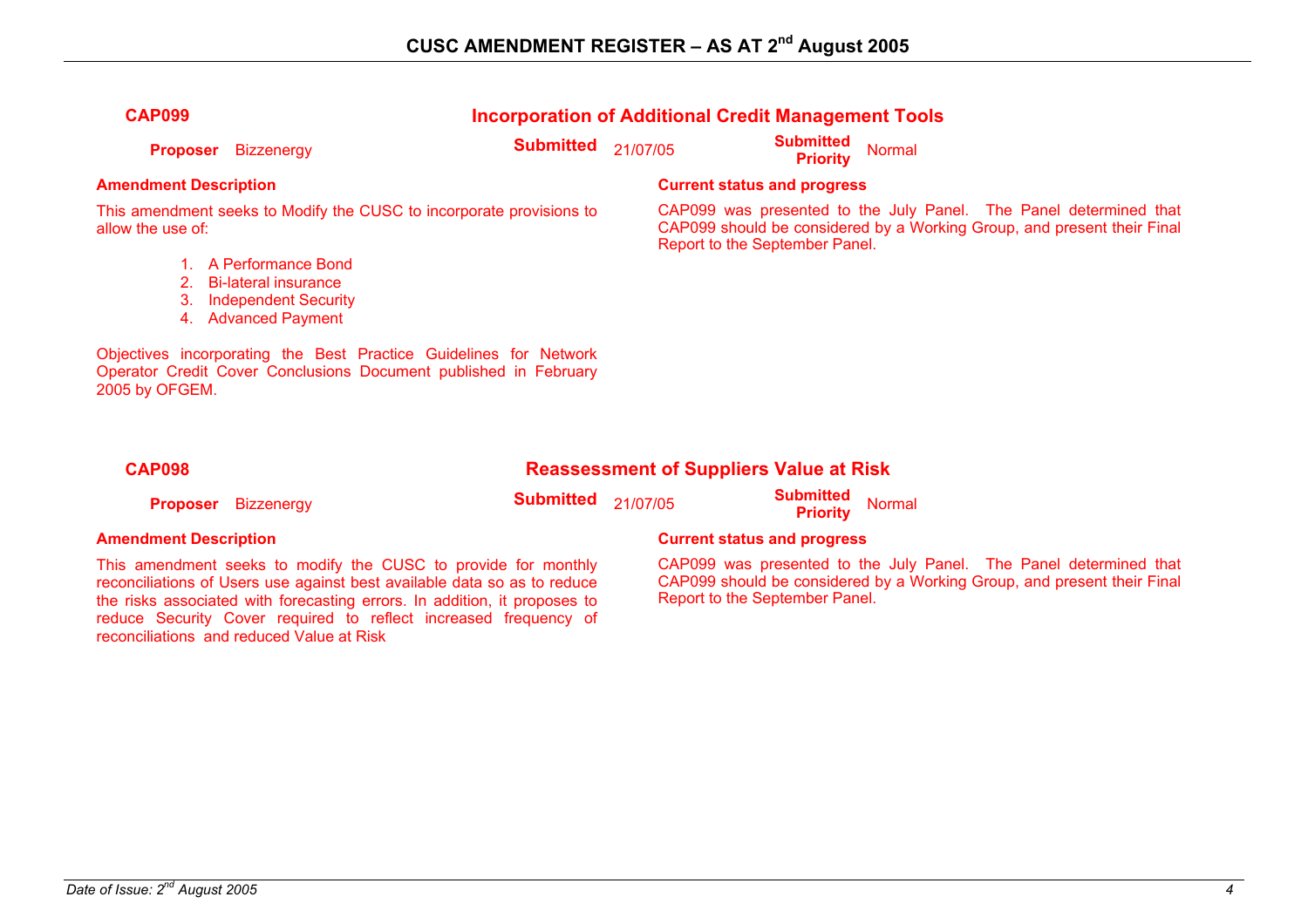### **CAP097 Revision to the Contractual Requirements for Small and Medium Embedded Power Stations under 6.5**

| <b>Submitted</b> Normal<br><b>Submitted</b> 21/07/05<br><b>Proposer</b> National Grid<br><b>Priority</b> |
|----------------------------------------------------------------------------------------------------------|
|----------------------------------------------------------------------------------------------------------|

This Amendment Proposal clarifies NGC's requirements from Embedded Small and Medium Power Stations in order to efficiently discharge its obligations imposed through the Transmission Licence and the Act. In setting out the requirements this Amendment Proposal recognises the Grid Code LEEMPS proposal in relation to the NGC/ DNO / Medium Power Station interfaces and seeks to ensure the CUSC processes under CUSC 6.5 are consistent with the requirements of the Grid Code.

This Amendment Proposal therefore includes additional requirements that whilst stand-alone support proposals by the LEEMPS working group under the Grid Code. The Grid Code changes are based on an indirect relationship between NGC and Embedded Medium Power Stations, facilitated via the DNO. The DNO would ensure the Embedded Medium Power Station complies with the relevant requirements of the Grid Code, including the provision of information to allow NGC to assess the impact of an Embedded development on the Transmission System.

interconnector licensing. Once this separation has occurred, it will be appropriate to amend the CUSC to reflect the consequential effects of separation on the CUSC obligations relating to the roles of

Interconnector Error Administrator and Interconnector Owner.

#### **Amendment Description Current status and progress**

CAP097 was presented to the July Panel. The Panel determined that CAP097 should be considered by a Working Group and present their Final Report to the October Panel.

#### **CAP096 Revisions Resulting from Interconnector Separation Proposer** National Grid **Submitted** 21/07/05 **Submitted Priority** Normal **Amendment Description Current status and progress**  The amendment removes certain provisions in the CUSC relating to the French Interconnector. This is currently part of National Grid Company plc (NGC), but is in the process of being transferred into a separate legal entity, NGT Interconnectors Ltd (NGTIL), as part of the process of CAP096 was presented to the July Panel. The Panel determined that CAP096 should proceed directly to wider industry consultation. The Consultation Document was issued on 5/08/05. The Consultation will close on 2/09/05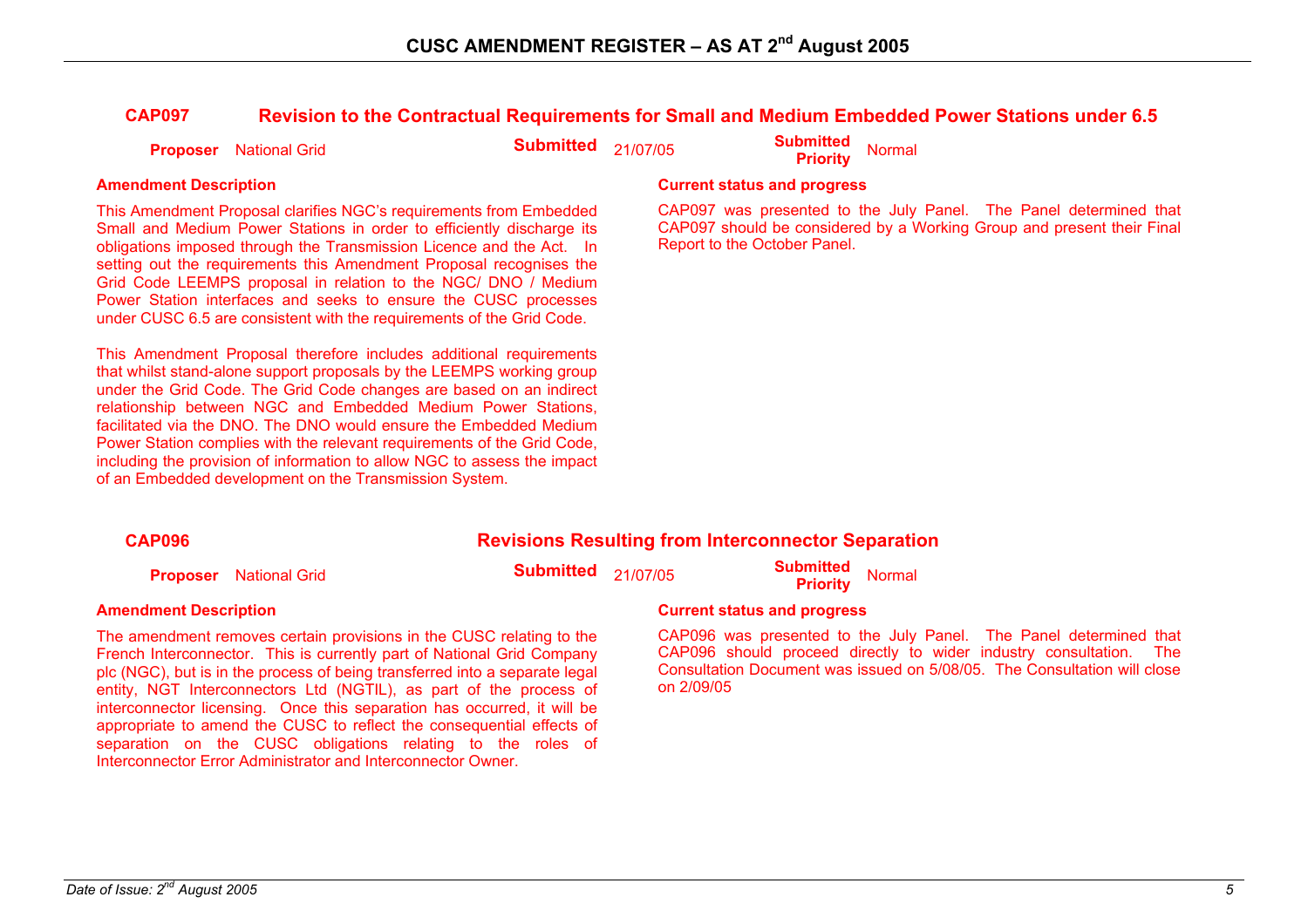### **CAP095 Removal of Operational Day Reference from Ex Post Publication of Response Information**

| <b>CAP095</b>                                                                                                                                                                                                                                                                                                                                                                                                                                                                                                                                                  | Removal of Operational Day Reference from Ex Post Publication of Response Information |                  |                                                                                                                                             |                                                     |                                                                                                        |  |  |
|----------------------------------------------------------------------------------------------------------------------------------------------------------------------------------------------------------------------------------------------------------------------------------------------------------------------------------------------------------------------------------------------------------------------------------------------------------------------------------------------------------------------------------------------------------------|---------------------------------------------------------------------------------------|------------------|---------------------------------------------------------------------------------------------------------------------------------------------|-----------------------------------------------------|--------------------------------------------------------------------------------------------------------|--|--|
|                                                                                                                                                                                                                                                                                                                                                                                                                                                                                                                                                                | Proposer National Grid                                                                | <b>Submitted</b> | 15/06/05                                                                                                                                    | <b>Submitted</b><br><b>Priority</b>                 | Normal                                                                                                 |  |  |
| <b>Amendment Description</b>                                                                                                                                                                                                                                                                                                                                                                                                                                                                                                                                   |                                                                                       |                  |                                                                                                                                             | <b>Current status and progress</b>                  |                                                                                                        |  |  |
| CAP095 will align the timeframes for the publication of ex ante and ex<br>post information on mandatory frequency response on a calendar basis<br>in preparation for the implementation of CAP047 on 1 <sup>st</sup> October 2005.                                                                                                                                                                                                                                                                                                                             |                                                                                       |                  | The Panel agreed that CAP095 should go straight to industry consultation.<br>The Consultation opened on 06/07/05 and will close on 5/08/05. |                                                     |                                                                                                        |  |  |
| <b>CAP094</b>                                                                                                                                                                                                                                                                                                                                                                                                                                                                                                                                                  |                                                                                       |                  |                                                                                                                                             | <b>Limited Duration Transmission Entry Capacity</b> |                                                                                                        |  |  |
|                                                                                                                                                                                                                                                                                                                                                                                                                                                                                                                                                                | <b>Proposer</b> First Hydro                                                           | <b>Submitted</b> | 15/06/05                                                                                                                                    | <b>Submitted</b><br><b>Priority</b>                 | Normal                                                                                                 |  |  |
| <b>Amendment Description</b>                                                                                                                                                                                                                                                                                                                                                                                                                                                                                                                                   |                                                                                       |                  | <b>Current status and progress</b>                                                                                                          |                                                     |                                                                                                        |  |  |
| CAP094 seeks to introduce a new access product – Limited Duration<br>Transmission Entry Capacity (LDTEC). The current access products do<br>not embrace circumstances where TEC is available for the remainder of<br>the financial year but NGC is not able to grant enduring TEC because of<br>the time taken to analyse a proposal or future rights not being available.<br>The new product would also extend to circumstances where the<br>generator only requires TEC for the remainder of the financial year and<br>does not require enduring TEC rights. |                                                                                       |                  | The Panel agreed that CAP094 should be considered by a Working Group<br>reporting back to the August Panel.                                 |                                                     |                                                                                                        |  |  |
| <b>CAP093</b>                                                                                                                                                                                                                                                                                                                                                                                                                                                                                                                                                  |                                                                                       |                  |                                                                                                                                             | <b>Points</b>                                       | Enabling the Flow of Electricity From Distribution Systems Into the Transmission System at Grid Supply |  |  |
|                                                                                                                                                                                                                                                                                                                                                                                                                                                                                                                                                                | <b>Proposer</b> Central Networks                                                      | <b>Submitted</b> | 15/06/05                                                                                                                                    | <b>Submitted</b><br><b>Priority</b>                 | Normal                                                                                                 |  |  |
| <b>Amendment Description</b>                                                                                                                                                                                                                                                                                                                                                                                                                                                                                                                                   |                                                                                       |                  | <b>Current status and progress</b>                                                                                                          |                                                     |                                                                                                        |  |  |
| CAP093 aims to recognise the flow of electricity from distribution<br>systems into the transmission system at Grid Supply Points. This will be<br>achieved by altering the CUSC definitions of Grid Supply Point and<br>Distribution System, and by making any necessary consequential                                                                                                                                                                                                                                                                         |                                                                                       |                  | The Panel agreed that CAP093 should be considered by a Working Group<br>reporting back to the September Panel.                              |                                                     |                                                                                                        |  |  |

changes.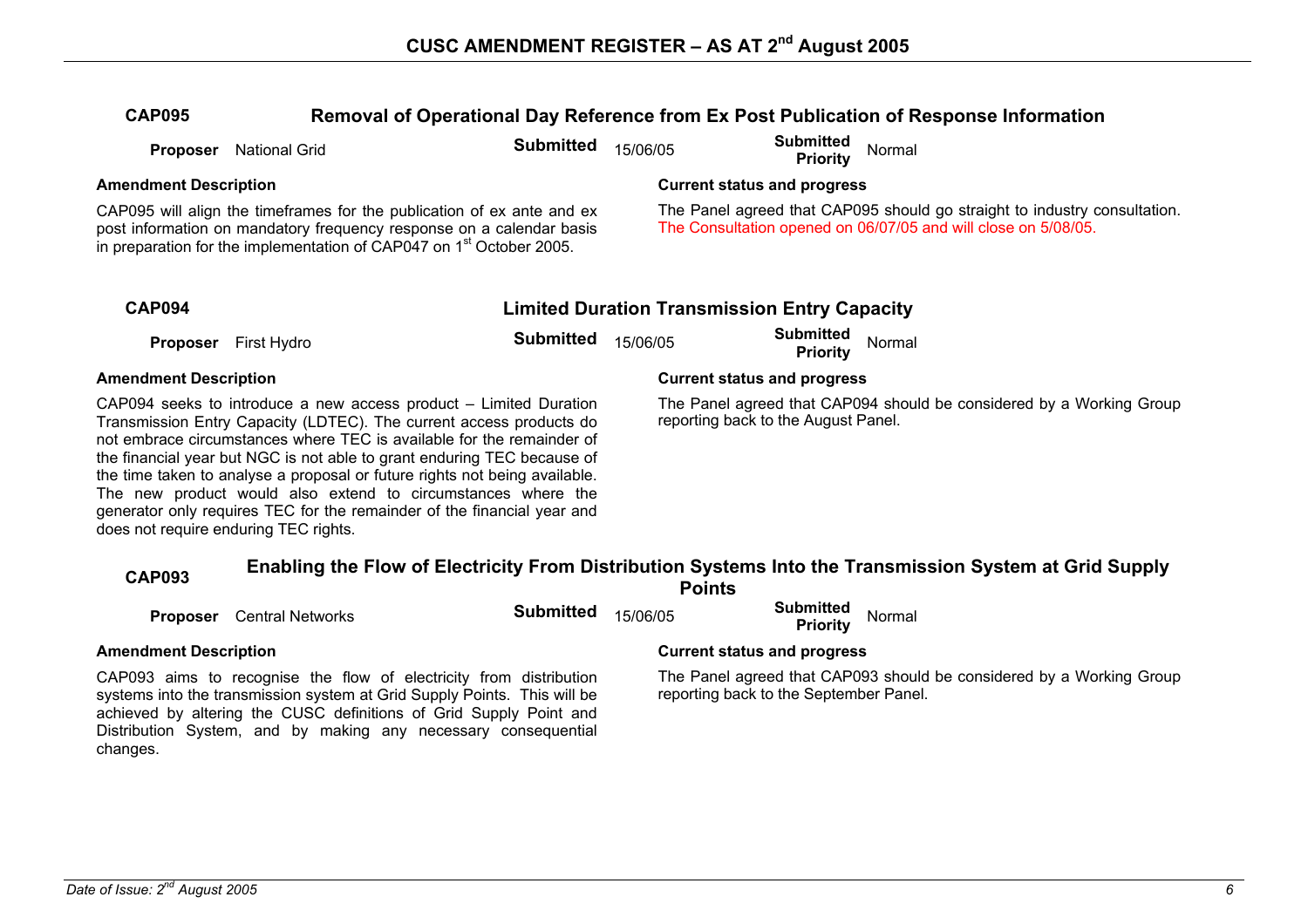### **CAP092 Consistent Generation Use of System Charge Liability Provisions for Transmission Access Products.**

| <b>Proposer</b> e.on |  | Submitted $15/06/05$ |  | <b>Submitted</b> Normal<br><b>Priority</b> |  |
|----------------------|--|----------------------|--|--------------------------------------------|--|
|----------------------|--|----------------------|--|--------------------------------------------|--|

CAP092 seeks to cap the charges payable for STTEC and/or TEC in any one financial year to that which would have been paid for TEC alone. The proposer argues that paying more for tranches of STTEC compared to what would have been paid in annual TEC charges is an unintended consequence of the introduction of the product. The proposer argues that this gives rise to discrimination and thus adverse effects on competition.

#### Amendment Description **Amendment Description Current status and progress**

The Panel agreed that CAP092 should be considered by a Working Group reporting back to the August Panel.

# **CAP091 Establishment and maintenance of an Unsecured Credit Allowance for Rated and Unrated Companies and the alignment of the Value at Risk calculation with current best practice.**

|               |                               | Proposer BizzEnergy                                                                                                                                                                                                                                                                                                              | <b>Submitted</b> | 20/05/05 |                                    | <b>Submitted</b><br><b>Priority</b> | Normal                                                                                                                                        |
|---------------|-------------------------------|----------------------------------------------------------------------------------------------------------------------------------------------------------------------------------------------------------------------------------------------------------------------------------------------------------------------------------|------------------|----------|------------------------------------|-------------------------------------|-----------------------------------------------------------------------------------------------------------------------------------------------|
|               | <b>Amendment Description</b>  |                                                                                                                                                                                                                                                                                                                                  |                  |          | <b>Current status and progress</b> |                                     |                                                                                                                                               |
|               |                               | This amendment seeks to Modify the CUSC to incorporate provisions for<br>unrated companies to establish an appropriate line of credit in<br>accordance with the CUSC Objectives taking account of the Best<br>Practice Guidelines for Network Operator Credit Cover Conclusions<br>Document published in February 2005 by OFGEM. |                  |          | August 2005 Panel.                 |                                     | CAP091 was presented to the May 2005 Panel. The Panel determined that<br>CAP091 should be considered by a Working Group reporting back to the |
|               | include amongst other things: | For example it is anticipated that at a high level the modification should<br>Establish an unsecured credit allowance<br>counterparties by using the payment record.                                                                                                                                                             | unrated<br>for   |          |                                    |                                     |                                                                                                                                               |
| <sup>2.</sup> | creditworthiness.             | Where a company rated in the lower bands or an unrated<br>counterparty seeks to increase its unsecured credit allowance it<br>can do so by submitting to independent assessment of its                                                                                                                                           |                  |          |                                    |                                     |                                                                                                                                               |
|               | amount of 10%.                | Recalculation of the Demand Reconciliation Credit Cover                                                                                                                                                                                                                                                                          |                  |          |                                    |                                     |                                                                                                                                               |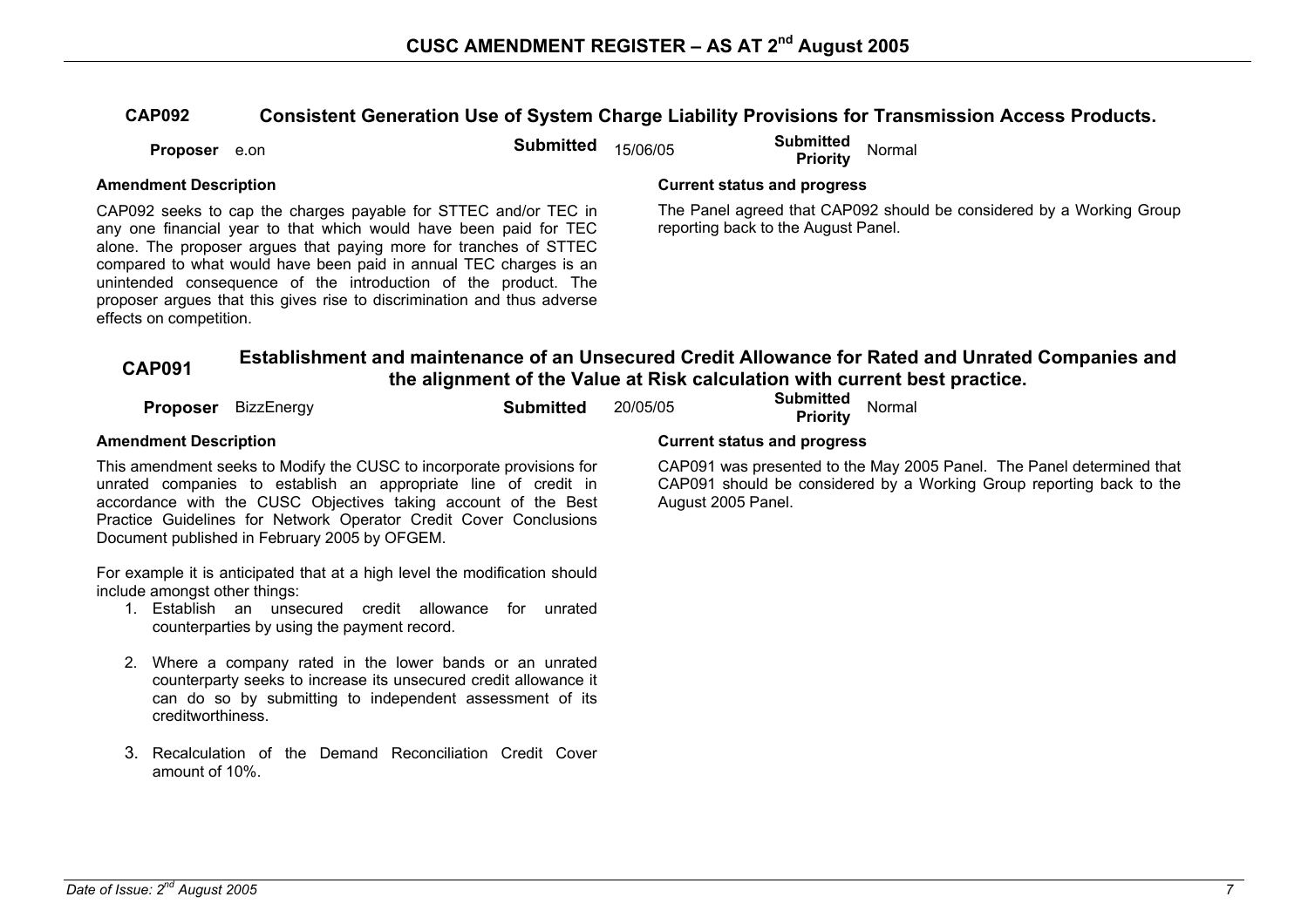**Credit Limits for rated companies** 

| <b>CAP090</b> |  |
|---------------|--|
|---------------|--|

**Proposer** National Grid **Submitted** 20/05/05 **Submitted Proposer** National Grid

The amendment seeks to address and codify Ofgem's recommendations within its Network Operator Best Practice quidelines.

This amendment would introduce the rules of establishing individual user limits based on a percentage of the maximum credit limit.

CAP:089 proposed that the CUSC should set a maximum credit limit based on 2% of Regulatory Asset Value of an individual Network Operator. This proposal is that individual counterparty credit limits and those that use Parent Company Guarantees or aggregates of both, should be set using credit ratings applied under the 'Basel 2' rules for determining bank capital adequacy. The implication is that the maximum credit allowances of 100 percent of maximum credit limit for AAA/AA and 40 percent for A. For the third band, (BBB) NGC proposes, consistent with Ofgem's guidelines, that the above allowance be further subdivided, such that the following are applied to rated entities:

#### **Amendment Description Current status and progress**

 CAP090 was presented to the May 2005 Panel. The Panel determined that CAP090 should be considered by a Working Group reporting back to the August 2005 Panel.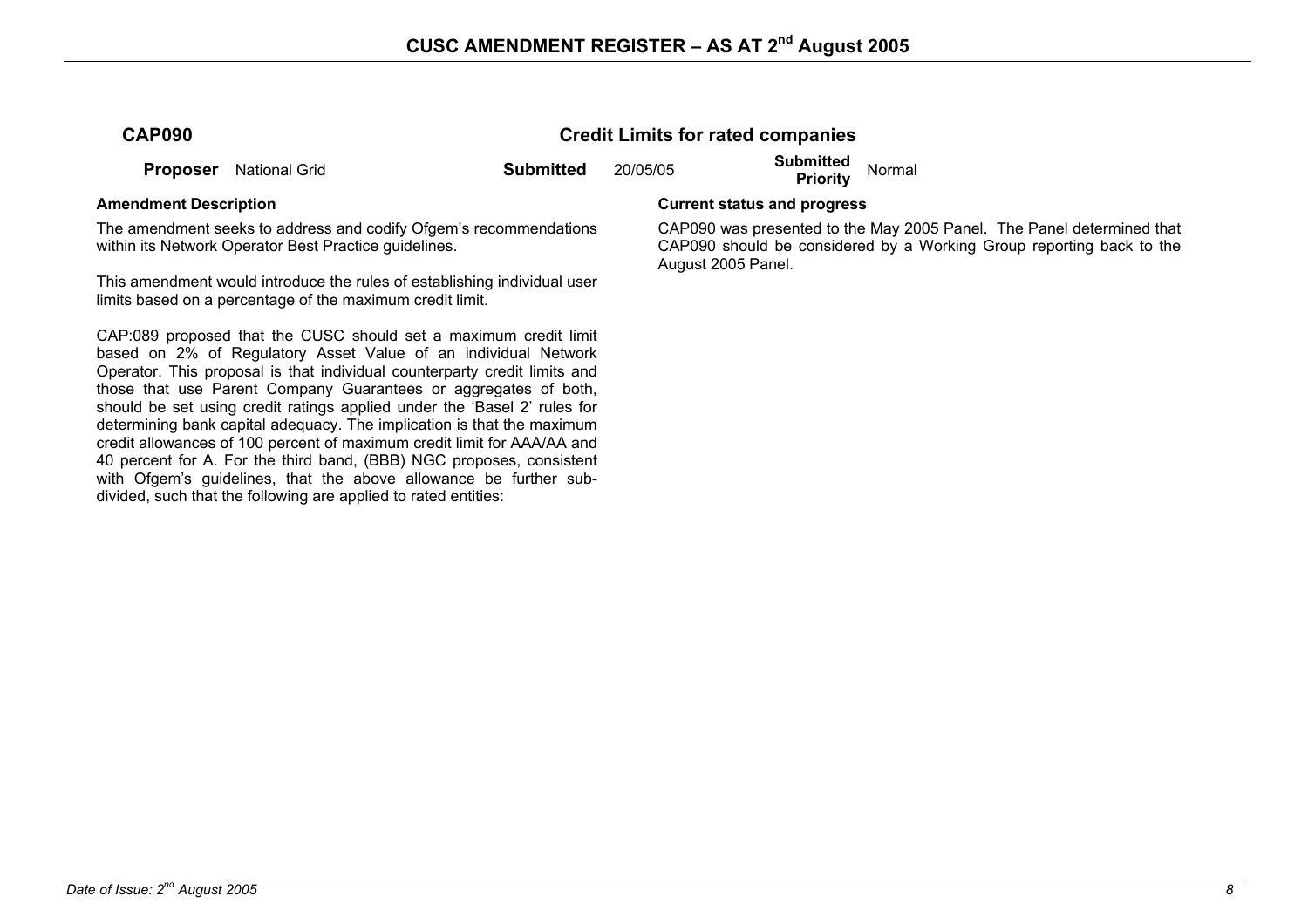| <b>CAP089</b>                                                                                                                                                                                                                                                                                                                                                                                                                                                                                                             |                                                       |                                                                                                                                                   | <b>Maximum Unsecured Credit Limit</b> |                                    |                                                                                                                                               |  |  |
|---------------------------------------------------------------------------------------------------------------------------------------------------------------------------------------------------------------------------------------------------------------------------------------------------------------------------------------------------------------------------------------------------------------------------------------------------------------------------------------------------------------------------|-------------------------------------------------------|---------------------------------------------------------------------------------------------------------------------------------------------------|---------------------------------------|------------------------------------|-----------------------------------------------------------------------------------------------------------------------------------------------|--|--|
| <b>Proposer</b>                                                                                                                                                                                                                                                                                                                                                                                                                                                                                                           | <b>National Grid</b>                                  | <b>Submitted</b>                                                                                                                                  | 20/05/04                              | <b>Submitted</b><br>Priority       | Normal                                                                                                                                        |  |  |
| <b>Amendment Description</b>                                                                                                                                                                                                                                                                                                                                                                                                                                                                                              |                                                       |                                                                                                                                                   |                                       | <b>Current status and progress</b> |                                                                                                                                               |  |  |
|                                                                                                                                                                                                                                                                                                                                                                                                                                                                                                                           | within its Network Operator Best Practice guidelines. | The amendment seeks to address and codify Ofgem's recommendations                                                                                 |                                       | August 2005 Panel.                 | CAP089 was presented to the May 2005 Panel. The Panel determined that<br>CAP089 should be considered by a Working Group reporting back to the |  |  |
| It is proposed that that Network Operators should set a maximum credit<br>limit based on 2% of Regulatory Asset Value. Currently there is no<br>unsecured credit limit within CUSC if a user has NGC credit rating (A- or<br>A3 respectively as set by Standard and Poor's or Moody's for connection<br>charges, BBB- or Baa3 respectively as set by Standard and Poor's or<br>Moody's for Use of System charges). CUSC will require amending in<br>order to implement the criteria for setting the maximum credit limit. |                                                       |                                                                                                                                                   |                                       |                                    |                                                                                                                                               |  |  |
| <b>CAP088</b>                                                                                                                                                                                                                                                                                                                                                                                                                                                                                                             |                                                       | Application of late payments of Commercial Debts (Interest) Act 1998                                                                              |                                       |                                    |                                                                                                                                               |  |  |
| <b>Proposer</b>                                                                                                                                                                                                                                                                                                                                                                                                                                                                                                           | <b>National Grid</b>                                  | <b>Submitted</b>                                                                                                                                  | 20/05/05                              | <b>Submitted</b><br>Priority       | Normal                                                                                                                                        |  |  |
| <b>Amendment Description</b>                                                                                                                                                                                                                                                                                                                                                                                                                                                                                              |                                                       |                                                                                                                                                   |                                       | <b>Current status and progress</b> |                                                                                                                                               |  |  |
| The amendment seeks to address and codify Ofgem's recommendations<br>within its Network Operator Best Practice guidelines.                                                                                                                                                                                                                                                                                                                                                                                                |                                                       |                                                                                                                                                   |                                       | August 2005 Panel.                 | CAP088 was presented to the May 2005 Panel. The Panel determined that<br>CAP088 should be considered by a Working Group reporting back to the |  |  |
| properly due.                                                                                                                                                                                                                                                                                                                                                                                                                                                                                                             |                                                       | Clause 6.6.5 states the rate of 4% over base rate, accrued daily, can be<br>levied on any CUSC party that fails to pay on the due date any amount |                                       |                                    |                                                                                                                                               |  |  |
|                                                                                                                                                                                                                                                                                                                                                                                                                                                                                                                           |                                                       | This amendment is proposed in order to allow the application of the late                                                                          |                                       |                                    |                                                                                                                                               |  |  |

payment of Commercial Debts (Interest) Act 1998. This would act as an additional incentive to ensure that payments are made in accordance with prevailing contracts, as it allows for interest to be levied on late paid items at a rate equal to a specified base rate plus eight percentage points per annum. This rate is set twice a year on 30 June and 31 December each year. This rate is applicable for the following six-month periods i.e. 1July to 31 December and 1 January to 30 June respectively.

## *Date of Issue:*  $2^{nd}$  August 2005 9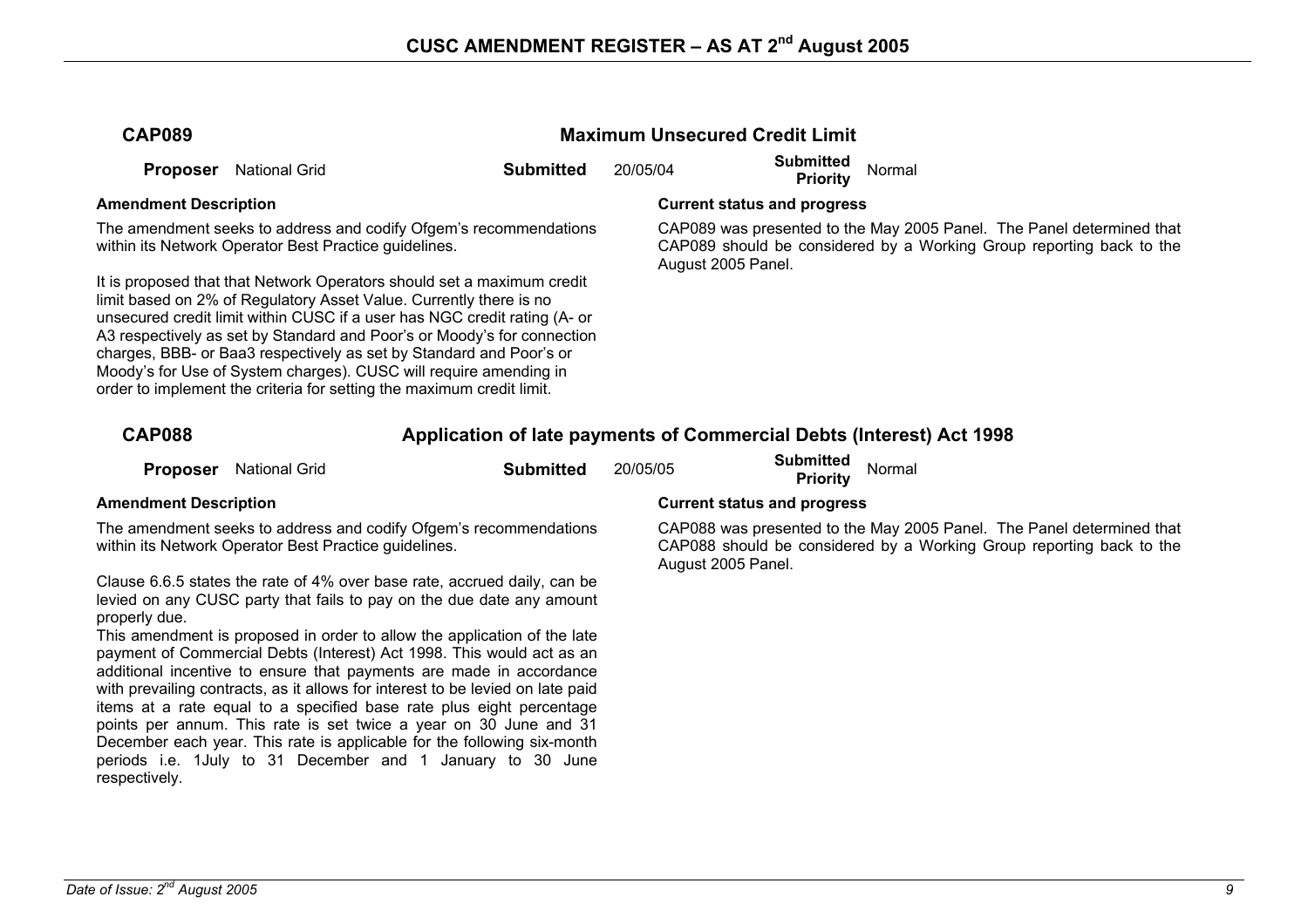**Revisions to Request for Urgency Process** 

**Proposer** British Gas Trading **Submitted** 13/04/05 **Submitted Proposer** British Gas Trading

CAP087 seeks to amend Section 8.21 of the CUSC, which details the process for requesting that an Amendment Proposal be treated urgently. Section 8.21.3 states that the Panel Chairman or Panel Secretary will only consult with the Authority if the Amendments Panel or a majority of the Amendments Panel agrees that the proposal should be treated urgently. This Amendment Proposal would extend that obligation on the Panel Chairman to consult with the Authority on all requests for urgency.

### **Amendment Description Current status and progress**

CAP087 was presented to the April Panel meeting. The Panel decided that CAP087 should proceed to industry consultation. The consultation report was issued on 27<sup>th</sup> April 2005. The Amendment Report was submitted to Ofgem on 13/6/05. The Authority approved CAP087 on 15<sup>th</sup> July 2005, for implementation on 29<sup>th</sup> July 2005

### **CAP086 Proposal for Earlier Consideration of Implementation Dates**

**Proposer** E.ON UK plc **Submitted** 13/04/05 **Submitted Proposer** E.ON UK plc

CAP086 seeks to introduce a requirement on NGC to consult CUSC Users regarding Implementation Dates for CUSC Amendment Proposals earlier during the consultation arrangements.

NGC are already required to include details of implementation timescales within each CUSC Amendment report. However, CAP086 would specify an obligation within section 8 of the CUSC for NGC to consult CUSC Users regarding such dates. It is proposed that consultation on the Implementation Date will form part of the Amendment Consultation.

The Proposer believes that the Implementation Date is a fundamental aspect of any Amendment Proposal, which can have significant commercial impacts upon CUSC Parties. As such, the Implementation Date should be subject to the same level of rigour and scrutiny as the proposal itself. The Proposer believes that CAP086 is consistent with both the requirements of the current licence conditions and the recent Ofgem decision for CAP077.

#### **Amendment Description Current status and progress**

CAP086 was presented to the April Panel meeting. The Panel decided that CAP086 should proceed to industry consultation. The consultation report was issued on  $27<sup>th</sup>$  April 2005. The consultation closed on  $27<sup>th</sup>$  May. Consultation Alternative Amendments have been received and therefore a further consultation will be conducted. A further consultation on two Consultation Alternative Amendments closed on 29<sup>th</sup> June. The Amendment Report was submitted to Ofgem on  $30<sup>th</sup>$  June.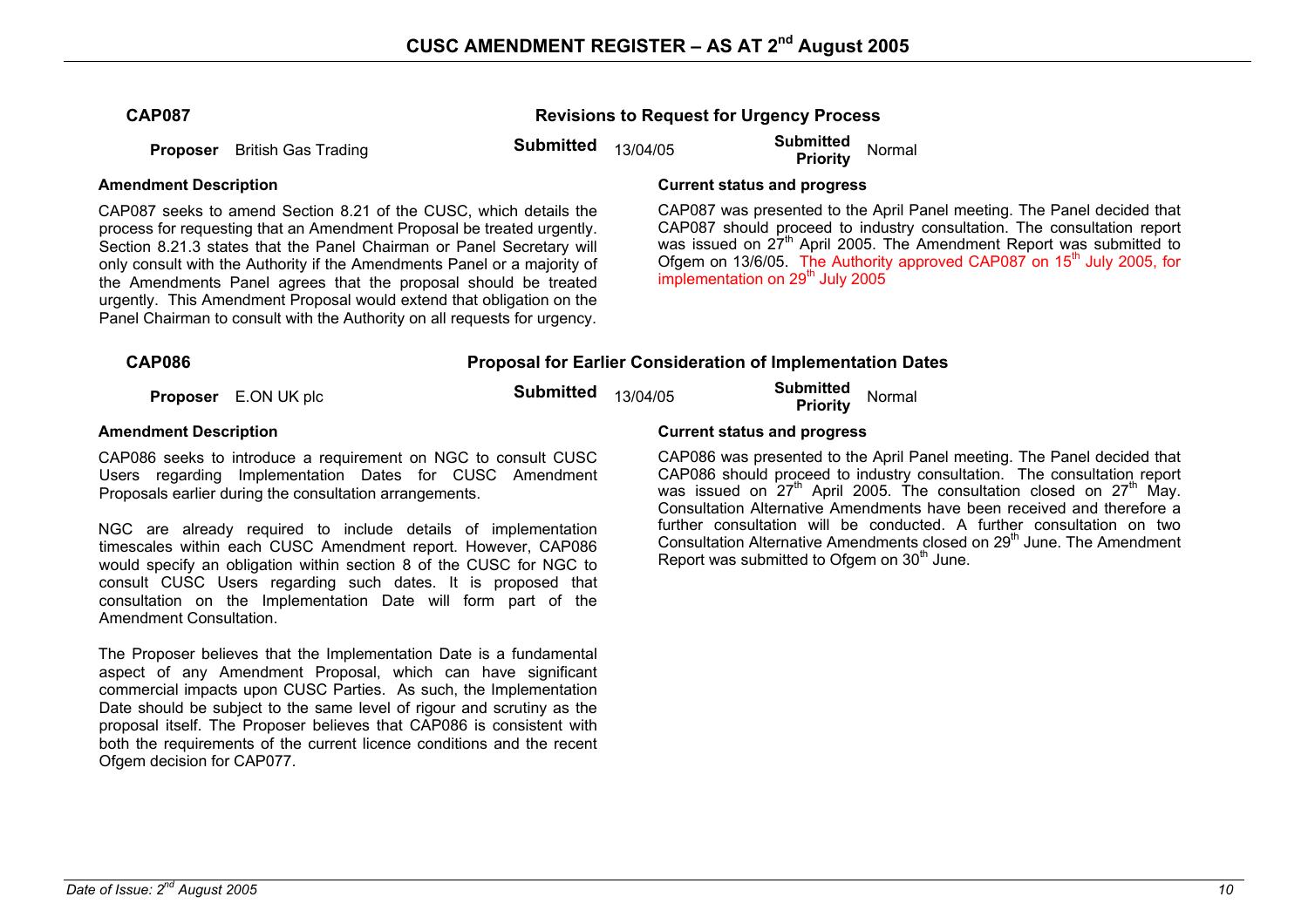### **Revised Treatment of Housekeeping Amendments**

**Proposer** National Grid **Submitted** 13/04/05 **Submitted Priority** Normal

### **Amendment Description Current status and progress**

CAP085 would provide for a more efficient, lighter touch approach, to the progressing of Housekeeping Amendments. It is proposed that where such proposals have been raised, the CUSC Panel will agree whether or not they believe such Amendments are in fact Housekeeping (in accordance with the new definition of "Housekeeping Amendment," in the CUSC.)

NGC will publish the proposed Housekeeping Amendments on the CUSC Industry Information Website for 5 business days, prior to writing to Ofgem requesting that the Housekeeping Amendments be approved.

The Authority will take the final executive decision as to whether or not to approve the Amendments based on the normal criteria as to whether or not they believe the proposal better facilitates the relevant applicable objectives.

CAP085 was presented to the April Panel meeting. The Panel decided that CAP085 should proceed to industry consultation. The consultation report

was issued on  $27<sup>th</sup>$  April 2005. A further consultation was conducted on a Consultation Alternative Amendment with a closing date of  $15<sup>th</sup>$  June 2005. The Amendment Report was submitted to Ofgem on 23/6/05.

## **CAP047 Introduction of a competitive process for the provision of Mandatory Frequency Response**

| <b>Proposer</b>              | Innogy plc | Submitted | 11/3/03 | Submitted<br>Normal<br><b>Priority</b> |
|------------------------------|------------|-----------|---------|----------------------------------------|
| <b>Amendment Description</b> |            |           |         | <b>Current status and progress</b>     |

This amendment seeks to facilitate competition in the provision of Frequency Response services by increasing transparency and providers' ability to vary prices. The proposed amendment has three elements;

(1) Revision of the provisions regarding the right to amend payment rates such that the User can submit 'holding' prices to be applied in each calendar month for each mandatory frequency response service (Primary, Secondary and High). Such submissions to be made by the  $15<sup>th</sup>$  business day of the month prior to month in which the prices shall apply; (2) A requirement for NGC to publish market data describing prices and volumes of frequency response services procured in previous months, submitted prices for each service by BMU, and their future requirements for the service;

(3) Lifting of the cost reflective charging principle as currently applied to the 'holding' payments.

CAP047 was presented at the Amendments Panel meeting on 21/3/03. The Panel actioned the BSSG to act as a Working Group to consider CAP047 further and report back to the June CUSC Panel meeting. The CAP047 Working Group Report was considered at the June Panel meeting. The Panel determined that the Working Group had met its Terms of Reference and that CAP047 could proceed to wider industry consultation by National Grid. A consultation paper was issued on  $4<sup>th</sup>$  July and the consultation period closed on 20<sup>th</sup> August. The Amendment Report was submitted to the Authority on Thursday  $4<sup>th</sup>$  September. National Grid supports Alternative Amendment (B). The Authority approved Alternative Amendment A on  $28<sup>th</sup>$  September. NGC applied for an extension of the implementation date from 1<sup>st</sup> October 2004 to 1<sup>st</sup> October 2005 and this was approved by the Authority on 30<sup>th</sup> September.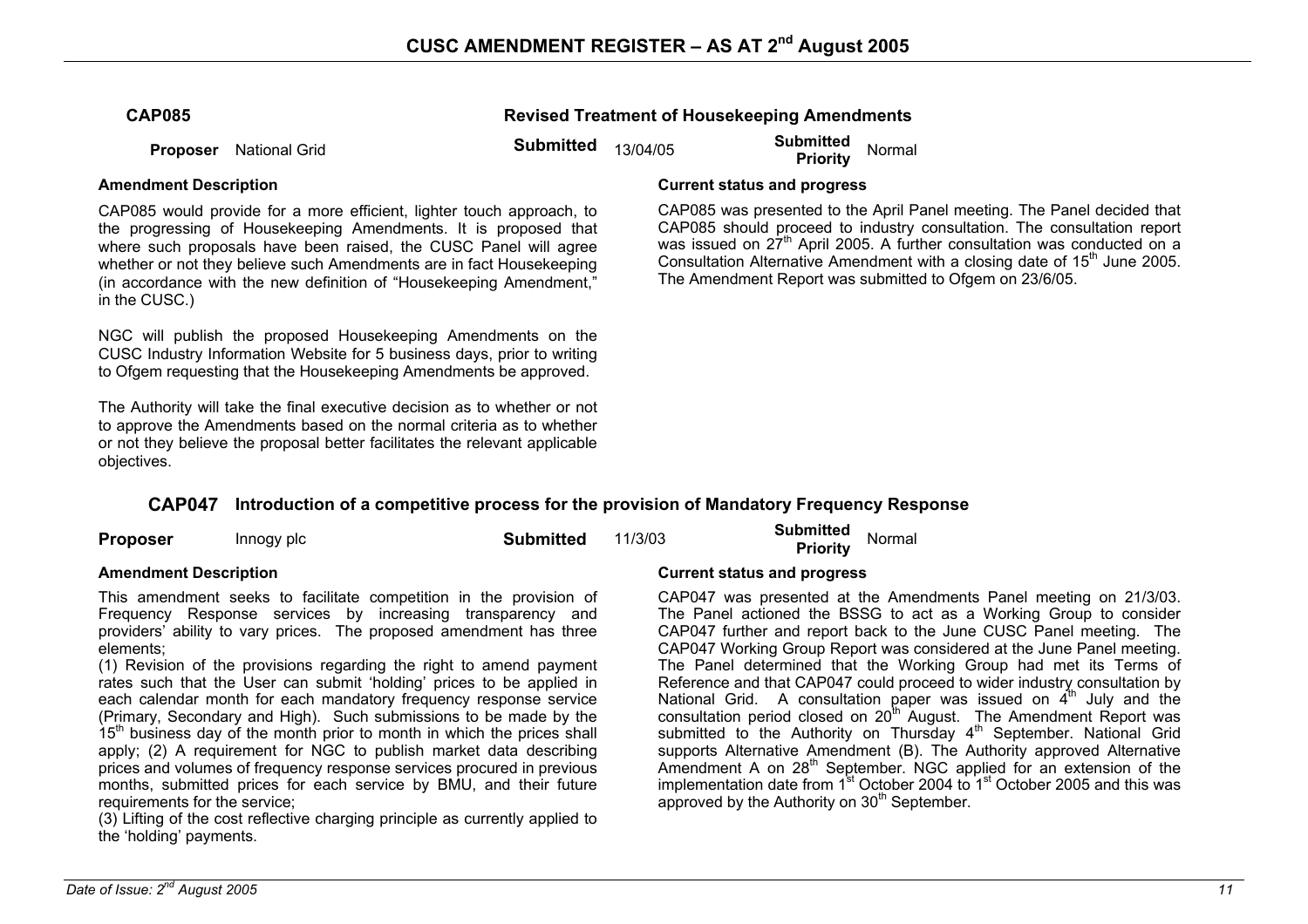# **BSC MODIFICATION REGISTER (Part 1: Pending Modifications)** 12/08/2005 12/08/2005

| P 192                                  | Change of Name of the Transmission Company. |                                                                                                                                                                                                                                                                                                                                                                                                                                                                                                             |                                                                                                                                                |                       |  |  |  |  |
|----------------------------------------|---------------------------------------------|-------------------------------------------------------------------------------------------------------------------------------------------------------------------------------------------------------------------------------------------------------------------------------------------------------------------------------------------------------------------------------------------------------------------------------------------------------------------------------------------------------------|------------------------------------------------------------------------------------------------------------------------------------------------|-----------------------|--|--|--|--|
| Proposer                               | John Greasley                               | <b>Modification Description</b>                                                                                                                                                                                                                                                                                                                                                                                                                                                                             | <b>Current progress</b>                                                                                                                        | <b>Current Status</b> |  |  |  |  |
| Organisation                           | NATIONAL GRID                               | A motion was submitted to the Annual General Meeting of                                                                                                                                                                                                                                                                                                                                                                                                                                                     | At its meeting of 11 August 2005 the                                                                                                           | <b>Draft Report</b>   |  |  |  |  |
| Raised                                 | 27/07/2005                                  | the Transmission Company held on 25th July proposing to<br>change the Company name from "National Grid Company<br>plc" to "National Grid Electricity Transmission plc". The<br>motion also amended the Group Company name to<br>"National Grid plc" (formerly "National Grid Transco plc").<br>The motion was approved by shareholders and the                                                                                                                                                              | BSC Panel determined that P192 should<br>be submitted directly to the Report<br>Phase with a provisional<br>recommendation that P192 should be |                       |  |  |  |  |
| <b>Process</b>                         | <b>NORMAL</b>                               |                                                                                                                                                                                                                                                                                                                                                                                                                                                                                                             |                                                                                                                                                | Status update         |  |  |  |  |
| <b>Authority</b><br><b>Report Date</b> | September 2005                              |                                                                                                                                                                                                                                                                                                                                                                                                                                                                                                             | made with an Implementation Date of 5<br>Working Days after an Authority                                                                       | 12-Aug-05             |  |  |  |  |
| <b>Modification</b><br>Group           | N/A                                         | changes took effect legally on 27th July.<br>The rationale behind the change is that, in the light of the<br>name of the Group Company becoming "National Grid"<br>plc", the name of the Transmission Company as a<br>subsidiary company within the Group should also be<br>amended to avoid any potential confusion between the<br>two entities. The definition of the Transmission Company<br>should consequently beamended in the BSC to align with<br>the new legal name of the Company. The registered | decision is made. The P192 draft<br>Modification Report will be submitted to<br>the Panel at its meeting of 08<br>September 2005.              |                       |  |  |  |  |

number of the company is unchanged.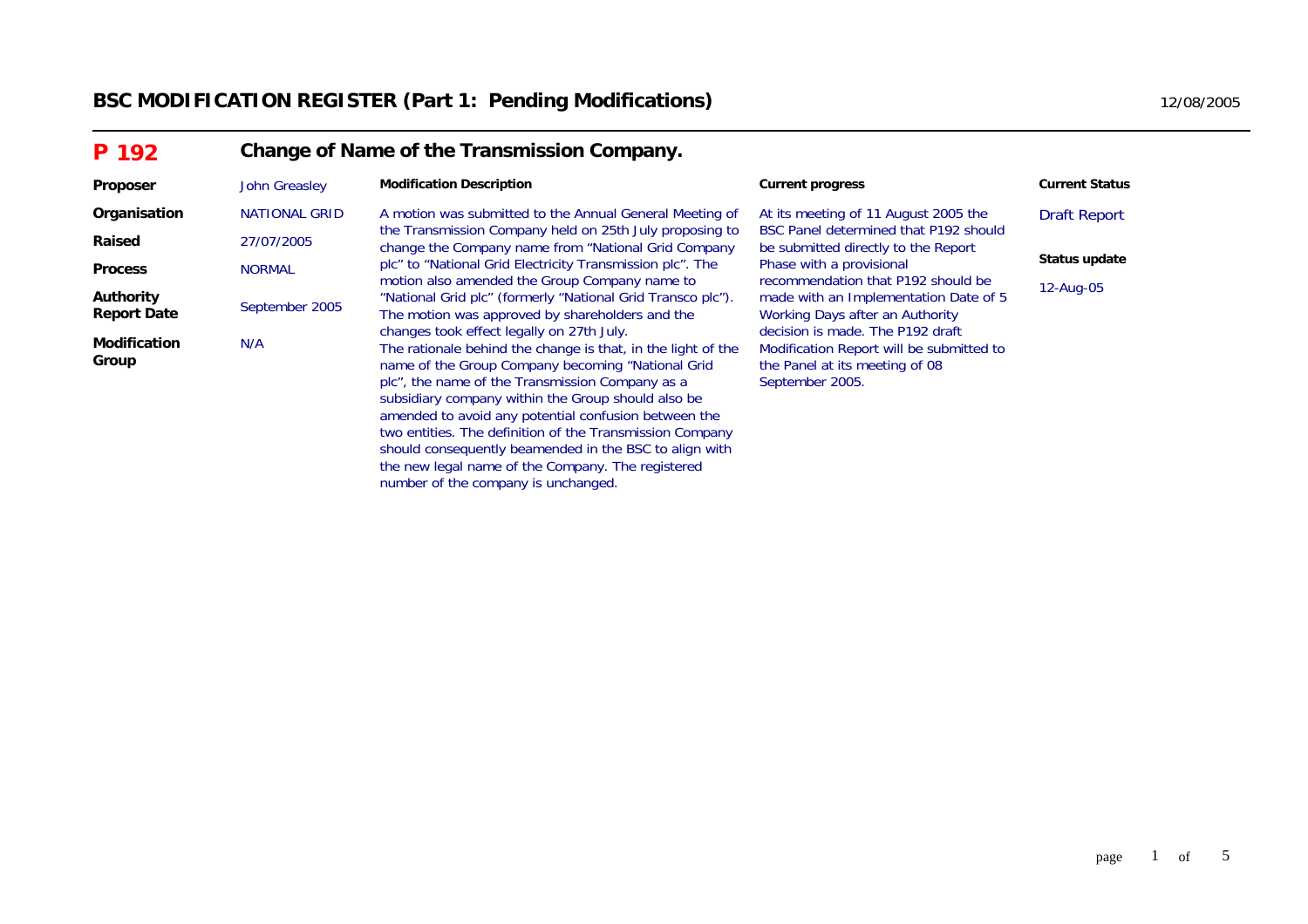# **BSC MODIFICATION REGISTER (Part 1: Pending Modifications)** 12/08/2005 12/08/2005

| P 191                           |                      | Revised definition of BM Unit to include Power Park Module                                                  |                                                                                                                                       |                       |  |  |  |  |  |
|---------------------------------|----------------------|-------------------------------------------------------------------------------------------------------------|---------------------------------------------------------------------------------------------------------------------------------------|-----------------------|--|--|--|--|--|
| Proposer                        | <b>Terry Ballard</b> | <b>Modification Description</b>                                                                             | <b>Current progress</b>                                                                                                               | <b>Current Status</b> |  |  |  |  |  |
| Organisation                    | <b>RWE NPOWER</b>    | It is proposed that the definition of a single BM Unit under                                                | On 11 August 2005, the BSC Panel                                                                                                      | Assessment Procedure  |  |  |  |  |  |
| Raised                          | 26/07/2005           | Section K paragraph 3.1.4 (a) is amended to include a<br>Power Park Module as follows:                      | submitted P191 to a 2-month<br>Assessment Procedure, with an<br>Assessment Report to be presented to<br>the Panel on 13 October 2005. | Status update         |  |  |  |  |  |
| <b>Process</b>                  | <b>NORMAL</b>        | "K3.1.4 (a) any Generating Unit or CCGT Module or Power                                                     |                                                                                                                                       |                       |  |  |  |  |  |
| Authority<br><b>Report Date</b> | November 2005        | Park Module for whose Exports the Metering System(s) is<br>or are registered in CMRS"                       |                                                                                                                                       | 12-Aug-05             |  |  |  |  |  |
| <b>Modification</b><br>Group    | <b>SSMG</b>          | In addition it is proposed to include a new definition of<br>"Power Park Module" as follows:                |                                                                                                                                       |                       |  |  |  |  |  |
|                                 |                      | "Power Park Module" has the meaning given to that term<br>in the Grid Code"                                 |                                                                                                                                       |                       |  |  |  |  |  |
|                                 |                      | This amendment and new definition will allow recent<br>changes to the definitions in the Grid Code to allow |                                                                                                                                       |                       |  |  |  |  |  |

connection of wind farms to be reflected in the BSC.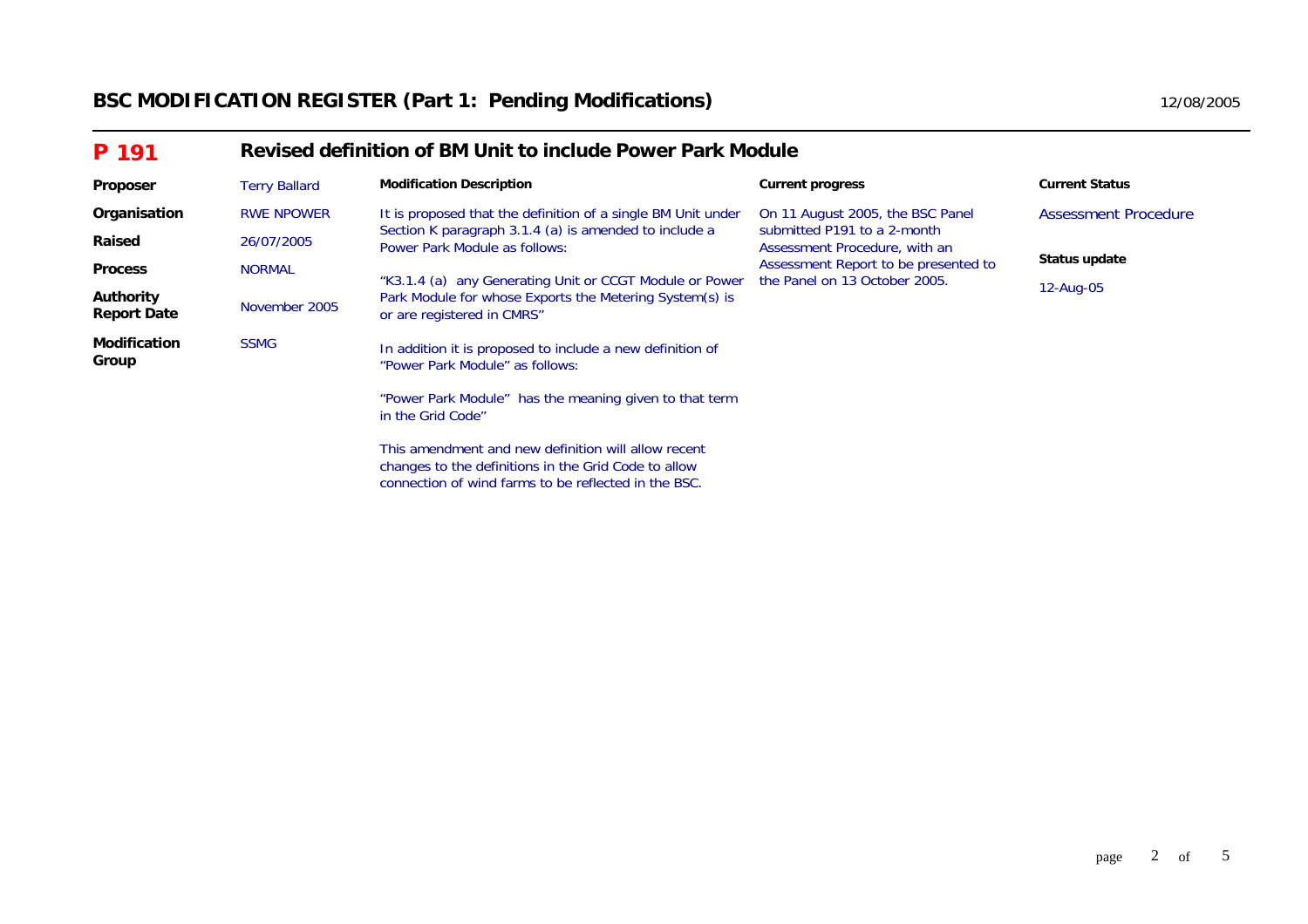| P 190                                  |                   | Removal of witnessing and sealing service obligation on CDCA                                                                                                                  |                                                                                                                                         |                             |  |  |  |  |  |
|----------------------------------------|-------------------|-------------------------------------------------------------------------------------------------------------------------------------------------------------------------------|-----------------------------------------------------------------------------------------------------------------------------------------|-----------------------------|--|--|--|--|--|
| Proposer                               | Lorna Short       | <b>Modification Description</b>                                                                                                                                               | <b>Current progress</b>                                                                                                                 | <b>Current Status</b>       |  |  |  |  |  |
| Organisation                           | <b>RWE NPOWER</b> | This Modification Proposal seeks to remove the obligation                                                                                                                     | On 12 July 2005, the BSC Panel                                                                                                          | <b>Assessment Procedure</b> |  |  |  |  |  |
| Raised                                 | 02/06/2005        | on the CDCA to provide a witnessing and sealing service in<br>respect of all Metering Equipment associated with CVA<br>Metering Systems as detailed in Section R 6.1.2 of the | submitted P190 to a 2-month<br>Assessment Procedure, with an<br>Assessment Report to be presented to<br>the Panel on 08 September 2005. |                             |  |  |  |  |  |
| <b>Process</b>                         | <b>NORMAL</b>     |                                                                                                                                                                               |                                                                                                                                         | Status update               |  |  |  |  |  |
| <b>Authority</b><br><b>Report Date</b> | October 2005      | Code and place this obligation on the relevant CVA Meter<br>Operator Agent.                                                                                                   |                                                                                                                                         | $26 -$ Jul $-05$            |  |  |  |  |  |
| <b>Modification</b><br>Group           | <b>SSMG</b>       |                                                                                                                                                                               |                                                                                                                                         |                             |  |  |  |  |  |

#### **P 189Clarification to Fulfil the Intent of P174**

| Proposer                     | <b>Steve Drummond</b> | <b>Modification Description</b>                                                                                                                                                                                                                                                                                 | <b>Current progress</b>                                                      | <b>Current Status</b> |  |
|------------------------------|-----------------------|-----------------------------------------------------------------------------------------------------------------------------------------------------------------------------------------------------------------------------------------------------------------------------------------------------------------|------------------------------------------------------------------------------|-----------------------|--|
| Organisation                 | <b>EDF TRADING</b>    | P174, when implemented in November this year, will allow                                                                                                                                                                                                                                                        | Final Modification Report issued to the                                      | Authority             |  |
| Raised                       | 23/05/2005            | BM Units associated with an Interconnector that has a<br>single Boundary Point to form Trading Units and it had                                                                                                                                                                                                 | Authority for determination on 15 July<br>2005. This report recommended that |                       |  |
| <b>Process</b>               | <b>NORMAL</b>         | been fully assumed and expected by all concerned that                                                                                                                                                                                                                                                           | the Proposed Modification should be                                          | Status update         |  |
|                              |                       | the Anglo-French Interconnector would qualify (i.e. that                                                                                                                                                                                                                                                        | made.                                                                        | 26-Jul-05             |  |
| <b>Authority</b>             |                       | the Anglo French Interconnector has a single Boundary                                                                                                                                                                                                                                                           |                                                                              |                       |  |
| <b>Report Date</b>           | <b>July 2005</b>      | Point and would be captured by P174).                                                                                                                                                                                                                                                                           |                                                                              |                       |  |
| <b>Modification</b><br>Group | N/A                   | However, it has become apparent in preparing for the<br>implementation that the Anglo-French Interconnector has<br>been registered with two Boundary Points, albeit at the<br>same site, thus precluding BM Units associated with this<br>Interconnector from forming Trading Units as envisaged<br>under P174. |                                                                              |                       |  |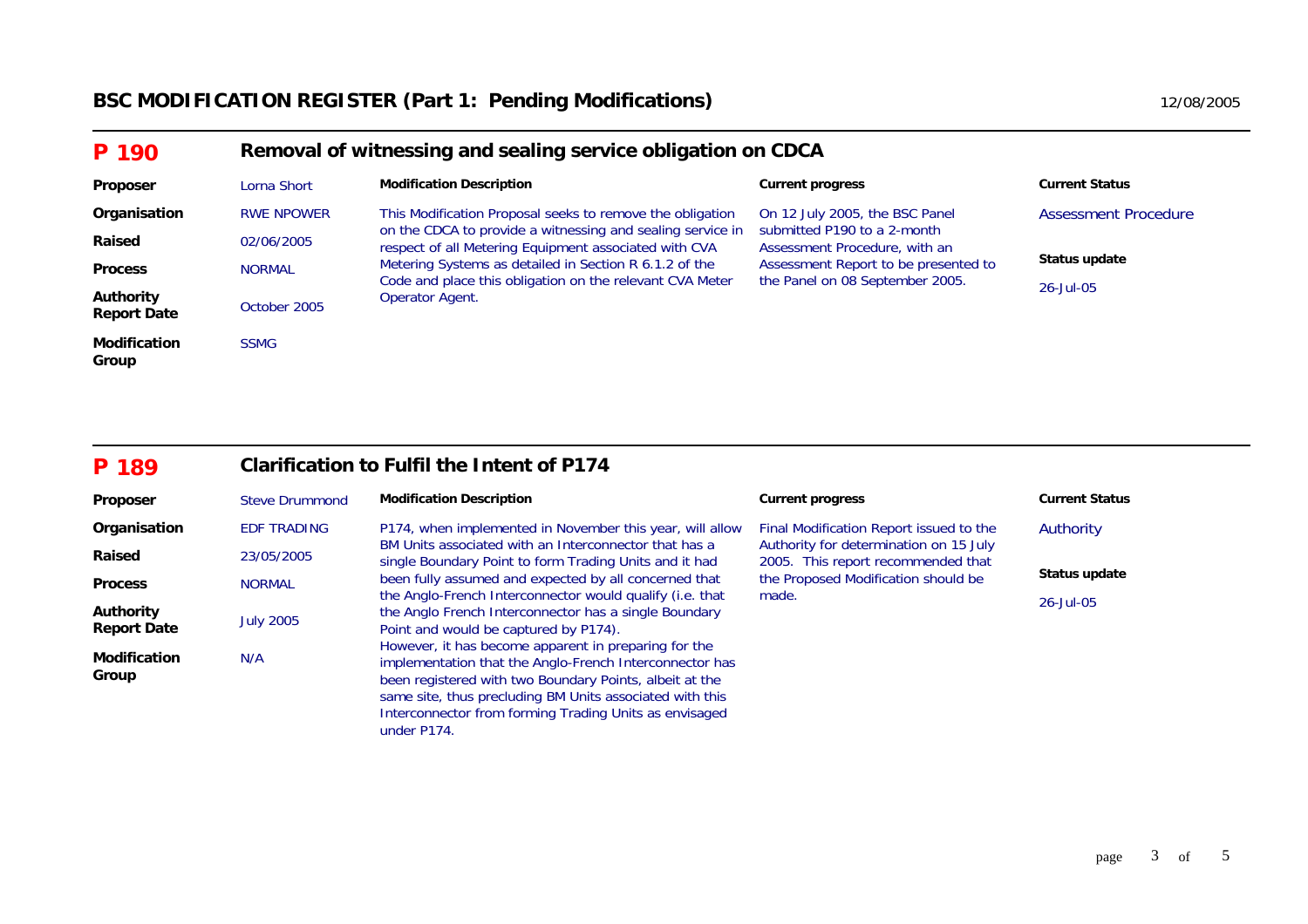| P 188                           | <b>Revision of Credit Default Provisions</b> |                                                                                                                                                 |                                                                                                                                                       |                       |  |  |  |
|---------------------------------|----------------------------------------------|-------------------------------------------------------------------------------------------------------------------------------------------------|-------------------------------------------------------------------------------------------------------------------------------------------------------|-----------------------|--|--|--|
| Proposer                        | <b>Mark Manley</b>                           | <b>Modification Description</b>                                                                                                                 | <b>Current progress</b>                                                                                                                               | <b>Current Status</b> |  |  |  |
| Organisation                    | <b>BRITISH GAS T</b>                         | Section M of the BSC contains the rules for the calculation                                                                                     | At its meeting of 11 August 2005 the                                                                                                                  | <b>Final Report</b>   |  |  |  |
| Raised                          | 03/05/2005                                   | of a Trading Party's Energy Indebtedness, which is<br>represented by the Credit Cover Percentage (CCP). The                                     | BSC Panel determined that the P188<br>final Modification Report be submitted to                                                                       |                       |  |  |  |
| <b>Process</b>                  | <b>NORMAL</b>                                | BSC does not obligate a Trading Party to lodge a minimum<br>amount of Credit Cover, however, this is achieved by the                            | the Authority with a recommendation<br>that the Proposed should be made with                                                                          | Status update         |  |  |  |
| Authority<br><b>Report Date</b> | August 2005                                  | use of 2 levels of Credit Default status. It is suggested<br>that there is a disparity between the treatment of                                 | an Implementation Date of 27 June<br>2006 if the Authority decision is received                                                                       | 12-Aug-05             |  |  |  |
| <b>Modification</b><br>Group    | <b>SSMG</b>                                  | Generators and Suppliers. This was initially raised as Issue<br>16 to the SSMG. The group discussed the issue and<br>agreed there was a defect. | on or before 21 December 2005, or 8<br>November 2006 if the Authority decision<br>is received after 21 December 2005, but<br>on or before 3 May 2006; |                       |  |  |  |

| P 186 | Submission and redeclaration of DC and GC values |
|-------|--------------------------------------------------|
|-------|--------------------------------------------------|

| Proposer                        | John Gilbert  | <b>Modification Description</b>                                                                             | <b>Current progress</b>                                                     | <b>Current Status</b> |
|---------------------------------|---------------|-------------------------------------------------------------------------------------------------------------|-----------------------------------------------------------------------------|-----------------------|
| Organisation                    | <b>NPOWER</b> | This modification proposes that the criteria for the                                                        | Final Modification Report issued to the                                     | Authority             |
| Raised                          | 28/01/2005    | assessment of Demand and Generation Capacity<br>submissions and redeclarations, as referred to in Section K | Authority for determination on 13 May<br>2005. This report recommended that |                       |
| <b>Process</b>                  | <b>NORMAL</b> | 3.4.3 and detailed in Section K 3.4.3, be rationalised to                                                   | the Alternative Modification should be                                      | Status update         |
| Authority<br><b>Report Date</b> | 13 May 2005   | remove the absolute volume criterium.                                                                       | made.                                                                       | $13-May-05$           |
| <b>Modification</b><br>Group    | <b>SSMG</b>   |                                                                                                             |                                                                             |                       |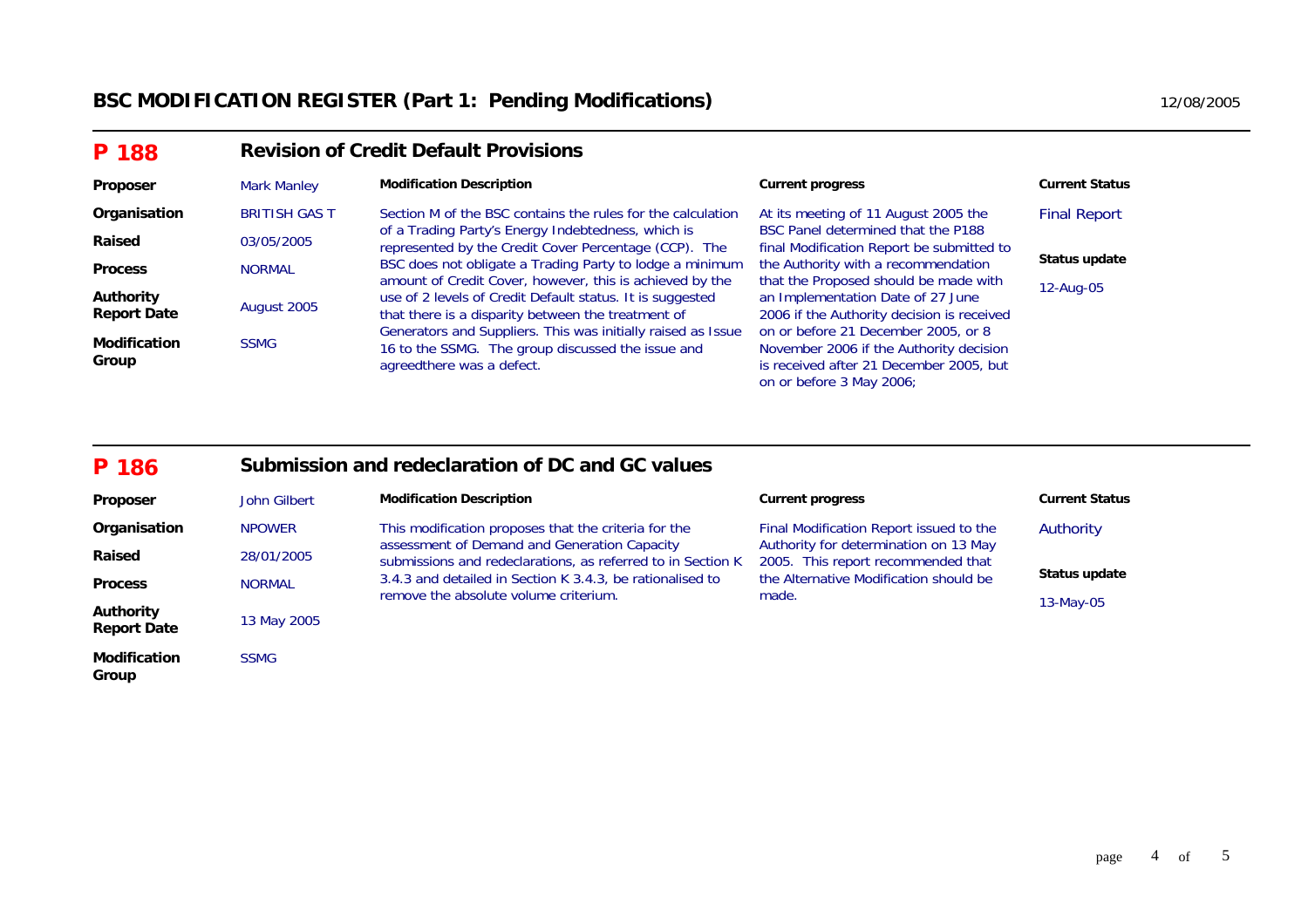# BSC MODIFICATION REGISTER (Part 1: Pending Modifications) **12/08/2005** 12/08/2005

| P 182                           | Review of the NHH Settlement performance measures |                                                                                                                                                                                                                                 |                                                                           |                       |  |  |  |
|---------------------------------|---------------------------------------------------|---------------------------------------------------------------------------------------------------------------------------------------------------------------------------------------------------------------------------------|---------------------------------------------------------------------------|-----------------------|--|--|--|
| Proposer                        | <b>Tim Roberts</b>                                | <b>Modification Description</b>                                                                                                                                                                                                 | <b>Current progress</b>                                                   | <b>Current Status</b> |  |  |  |
| Organisation                    | <b>SCOTTISH POWER</b>                             | This Modification has been developed through the VASMG                                                                                                                                                                          | Final Modification Report issued to the                                   | Authority             |  |  |  |
| Raised                          | 29/11/2004                                        | following the raising of Issue 11 by Scottish Power plc,<br>Centrica plc and E.ON Uk.                                                                                                                                           | Authority for determination on 12<br>August 2005. This report recommended |                       |  |  |  |
| <b>Process</b>                  | <b>NORMAL</b>                                     | Annex S-1 of the Balancing and Settlement Code, requires                                                                                                                                                                        | that neither the Proposed nor<br>Alternative Modifications should be      | Status update         |  |  |  |
| Authority<br><b>Report Date</b> | <b>July 2005</b>                                  | that Suppliers increase the amount of actual energy<br>provided to Settlements so that by 14 months, 97% of the                                                                                                                 | made.                                                                     | 12-Aug-05             |  |  |  |
| <b>Modification</b><br>Group    | <b>VASMG</b>                                      | actual energy rather than estimated energy is submitted.<br>This Modification seeks to revise the current Non-Half<br>Hourly (NHH) Settlement performance measure and the<br>associated Annual Consumption Calculation Process. |                                                                           |                       |  |  |  |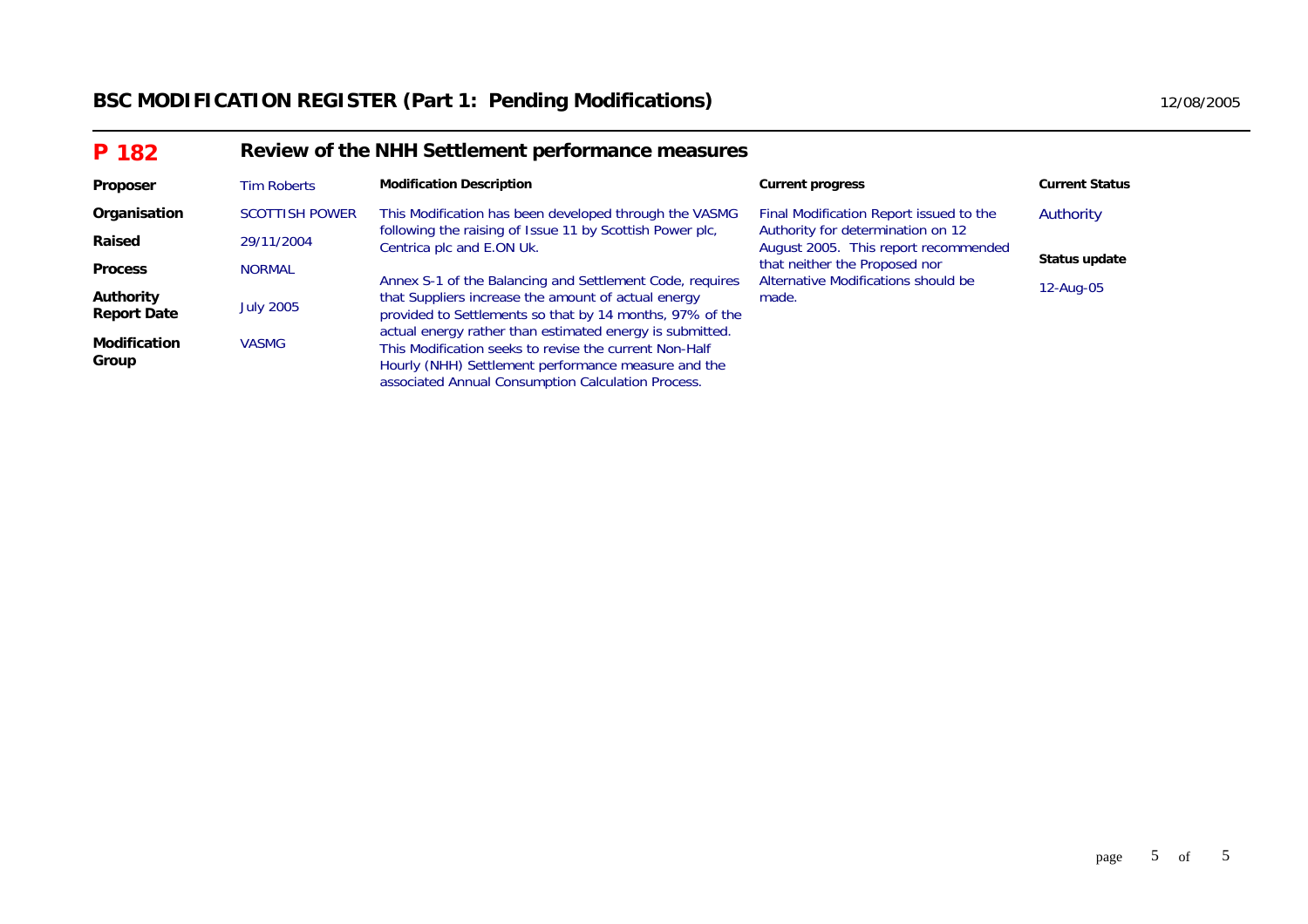# **Grid Code**

# **Table 1 - Consultation Papers - Current Status Report – 17th August 2005**

| <b>Issue</b>                                                                       | Lead<br>Mngr | <b>STCD</b><br>lead | <b>Priority</b> | <b>Summary of current position</b>        | <b>Work Programme</b>                                                                                                                                                 |
|------------------------------------------------------------------------------------|--------------|---------------------|-----------------|-------------------------------------------|-----------------------------------------------------------------------------------------------------------------------------------------------------------------------|
| OC1 OC2 'Phase 2 - Short<br>Term' Proposals                                        | <b>JG</b>    | DP                  | High            | Report to Authority in Preparation.       | Responses required by 15 July, extended to 22<br>July. Six responses received, Three with<br>objections. Replies sent. Report to be sent to<br>Authority Late August. |
| <b>B/05</b>                                                                        |              |                     |                 |                                           |                                                                                                                                                                       |
| Re-Declaration of Availability<br>of Frequency Sensitive Mode                      | <b>RM</b>    | DP                  | Medium          | <b>Report to Authority in Preparation</b> | Response required by 29 July. 9 responses<br>received mostly supportive with some<br>suggestions. One respondent did not see need                                     |
| C/05                                                                               |              |                     |                 |                                           | for change.                                                                                                                                                           |
| Licence Exempt Embedded<br><b>Medium Power Stations</b>                            | <b>BG</b>    | MD.                 | High            | Consultation in preparation.              | Working Group report to be discussed at 20 July<br>EGCRP. Consultation to be sent 22 August for<br>six weeks.                                                         |
| D/05                                                                               |              |                     |                 |                                           |                                                                                                                                                                       |
| OC8 and Local Safety<br>Instructions in Scotland                                   | <b>BG</b>    | DP                  | Medium          | Consultation in preparation               | <b>Expect to send consultation following September</b><br><b>GCRP</b> meeting.                                                                                        |
| E/05                                                                               |              |                     |                 |                                           |                                                                                                                                                                       |
| Proposed changes to the Grid<br>Code to incorporate the new<br><b>Company Name</b> | <b>BG</b>    | <b>DP</b>           | Med             | Report to Authority in preparation.       | Consultation sent 29 July. Responses required<br>15 August. Few received all supporting. Expect<br>to send Report to Authority w/c 22 August.                         |
| F/05                                                                               |              |                     |                 |                                           |                                                                                                                                                                       |